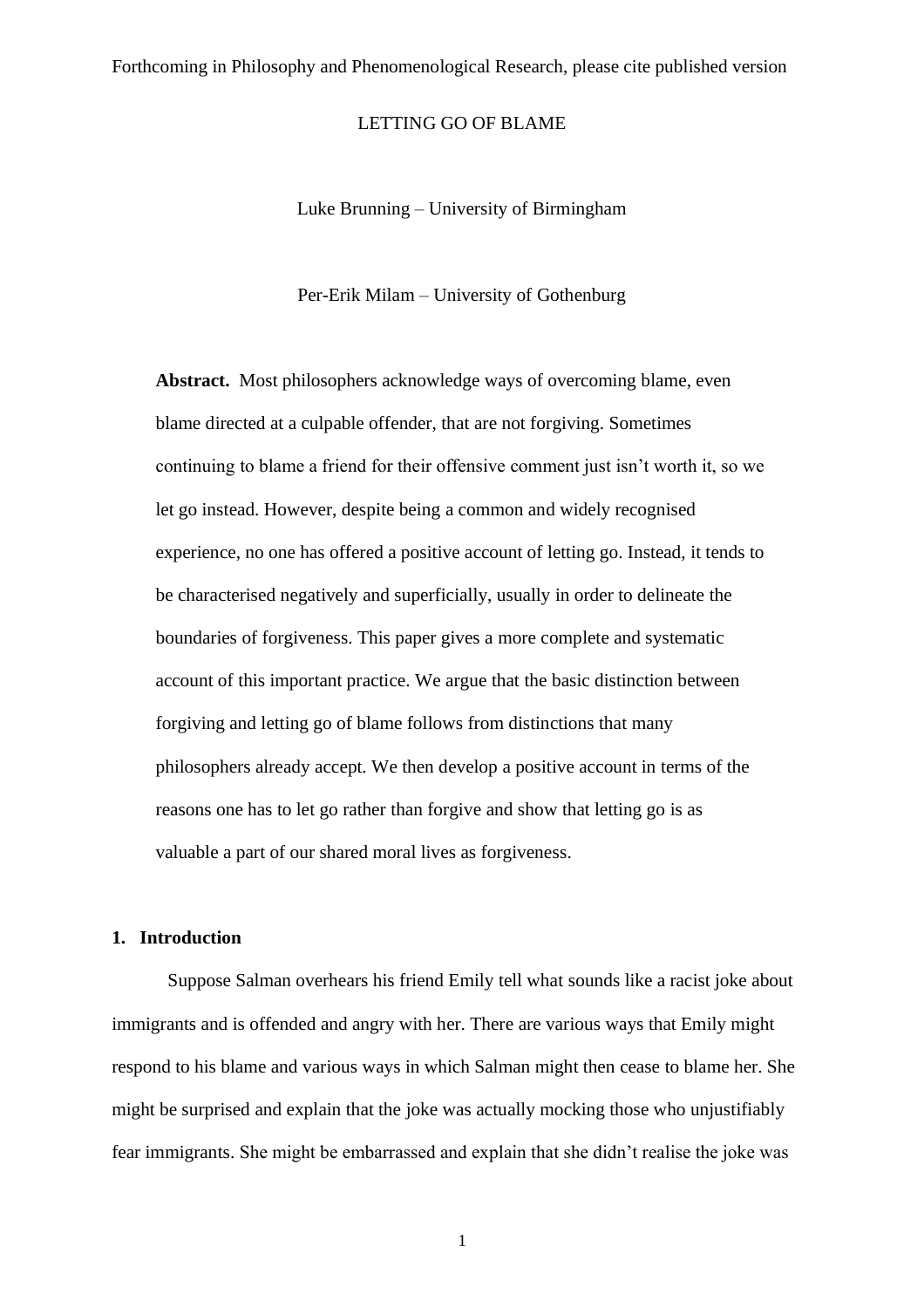offensive—perhaps she was unaware that the joke is a modern riff on one historically made at the expense of another despised minority. Or she might be ashamed and apologise to him for telling the hurtful joke. Each of these responses gives Salman reason to stop blaming Emily and each prompts a recognizable and distinct way of ceasing to blame: justification, excuse, and forgiveness, respectively. But there is another way that is just as common, if not more so. Salman might just *let it go*.

Forgiveness theorists rightly distinguish forgiveness from other ways of ceasing to blame. If you come to believe that a person was not responsible for their action, then you excuse them. If you come to believe that their behaviour was permissible, then you take them to be justified. While there are disagreements about the nature and ethics of forgiveness, most theorists agree that forgiving requires a change in attitude towards the offender and that this change is compatible with—indeed requires—continuing to view oneself as having been culpably mistreated (cf. Boleyn-Fitzgerald, 2002).

Attitudes change in many ways, though, and most philosophical accounts of forgiveness acknowledge that a victim can cease to blame a culpable wrongdoer in ways that do not qualify as forgiveness. One may forget about the wrongdoing (Murphy, 1982) or view the wrongdoer or the offense as beneath one's notice (Griswold, 2007a). Even so, this other phenomenon—what we'll call 'letting go'—has remained relatively unexplored. Such distinctions have served mainly to delineate the conceptual boundaries of forgiveness. The aim of this paper is to give a more complete account of letting go. We distinguish it from other phenomena, develop a positive account of the practice, and correct some misconceptions that have arisen. And we argue that letting go of blame is as rich, subtle, and normatively interesting as other ceasing-to-blame practices.

In section 2, we try to illuminate the phenomenon of letting go of blame in two ways: we briefly explain what it means to blame and we describe other familiar forms of letting go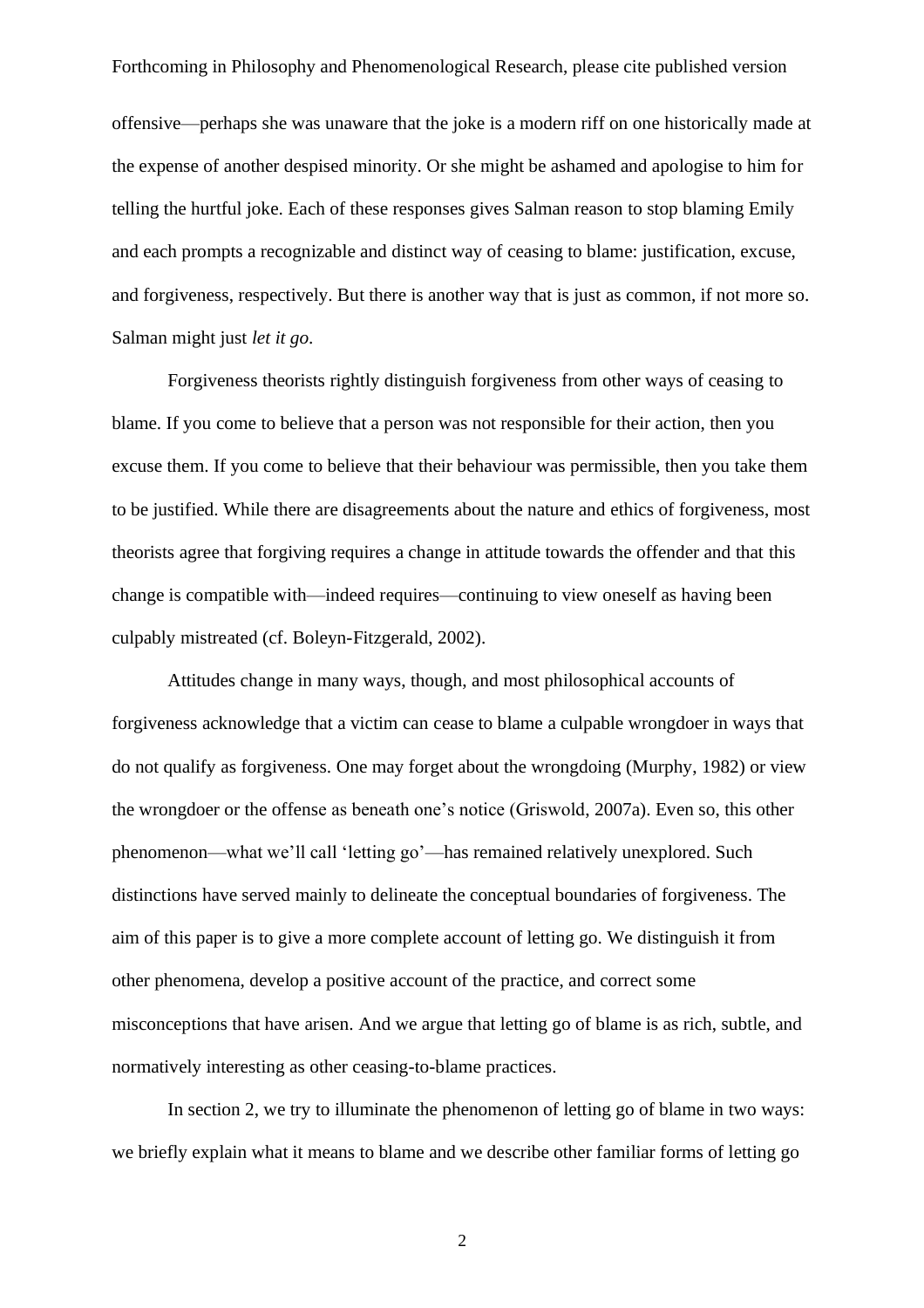unrelated to blame. In section 3, we show that letting go is distinct from other ways of ceasing to blame, is recognised as such, and is more common than its neglect by philosophers might lead one might think. In section 4, we briefly distinguish letting go, as we understand it, from three similar but distinct phenomena: losing hold of blame, hiding blame, and rejecting blame. In section 5, we present our positive account of letting go. Like forgiveness, letting go is best understood in terms of the reasons underpinning the practice. With this in mind, we explain some of the distinctive reasons one might have to let go, rather than forgive. We also describe the psychological underpinnings of the phenomenon. Finally, in sections 6 and 7, we argue that letting go is a valuable practice while acknowledging its risks and limitations. We then argue that, as a practice, it is a valuable part of our repertoire of responses to moral conflict and, as a concept, sheds light on some perennial problems raised by forgiveness theorists.

#### **2. Blame**

We will argue that there is a practice, distinct from forgiving, whereby one lets go of blame toward a culpable wrongdoer. In order to understand this practice, we must have a sense of what blame is. While we are all familiar with it, there is significant disagreement about what blame actually consists in and what unifies the diverse but recognisable instances as a coherent phenomenon.

At the most general level to blame is to hold some misconduct against the perceived offender (Nelkin, 2017: 605). Theories of blame attempt to identify what it is, over and above appraising a person as blameworthy, that explains its force and function.<sup>1</sup> For some, blame consists in the judgment that the offender manifested a bad quality of will (Hieronymi, 2004)

<sup>&</sup>lt;sup>1</sup> For overviews, see Coates and Tognazzini (2012), Nelkin (2017), and Brink and Nelkin (2022).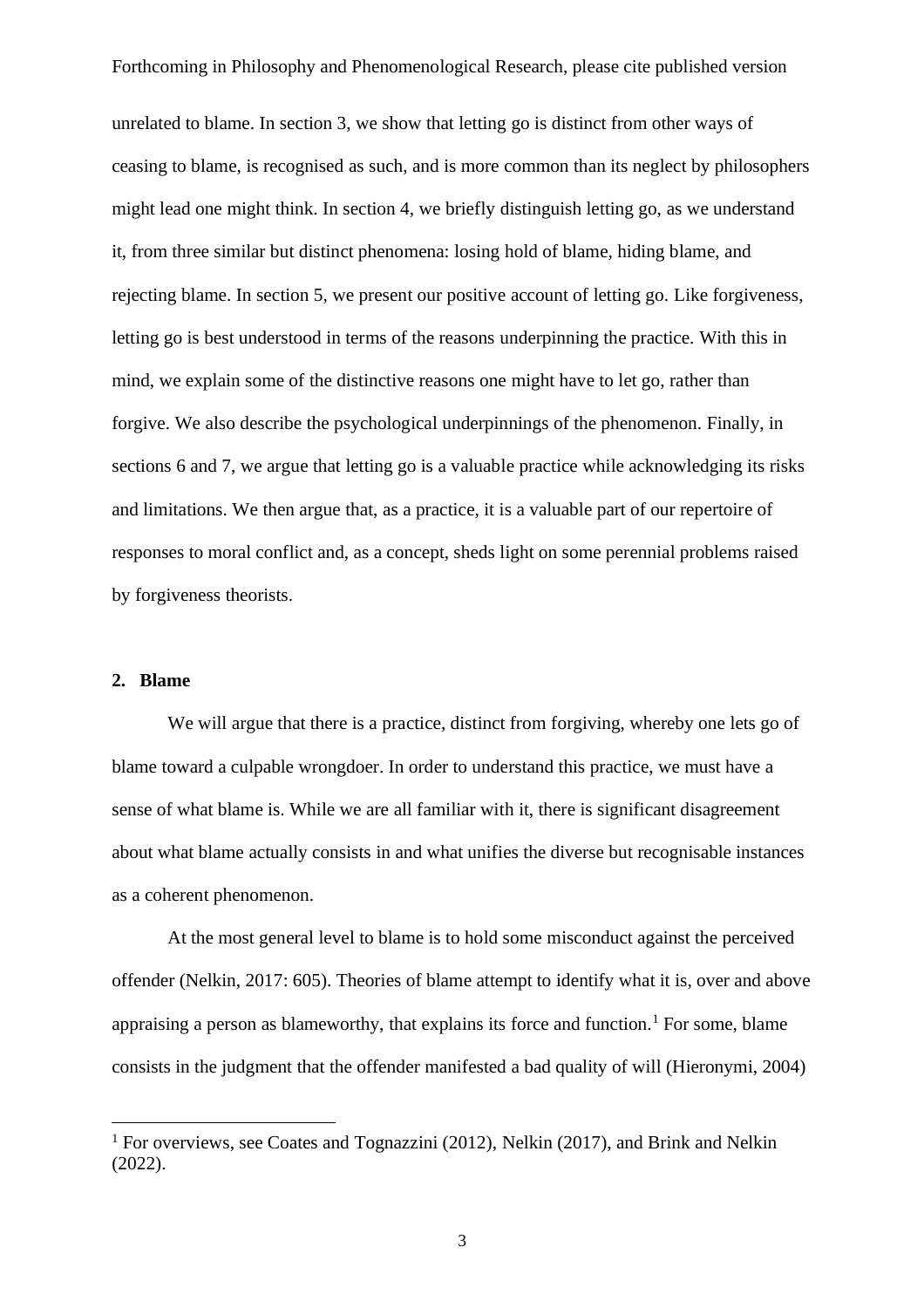Forthcoming in Philosophy and Phenomenological Research, please cite published version or deserves to feel guilty (Carlsson, 2017), while for others it requires a disposition to react to an offender's wrongdoing (Sher, 2006), a separate affective attitude like anger (Wallace, 1996; Wolf, 2011), recognition of a change in the relationship between the blamer and the blamed (Scanlon, 2008), or protest against mistreatment and a demand for due regard (Smith,  $2013$ .<sup>2</sup>

Still other accounts understand blame in terms of what it does, its role or function (McKenna, 2012; McGeer, 2013; Shoemaker and Vargas, 2021). Blame is described variously as an appraisal (Watson, 1996), demand (Shoemaker, 2015), protest (Smith, 2013), punishment (Smart, 1961), down-ranking (Nussbaum, 2016), prolepsis (Williams, 1995), encouraging or prompting remorse (Fricker, 2016), affirmation of the worth of the victim (Tierney, 2019), and signal of the blamer's commitment to the violated norm (Shoemaker and Vargas,  $2021$ ).<sup>3</sup> We think that blame does all of these things. However, all of these functions seem to have the same overarching aim, namely, to encourage or push the offender to (re)commit to the norm they violated through their misconduct.<sup>4</sup>

<sup>&</sup>lt;sup>2</sup> It may also be that no single account can adequately capture what we commonly understand as blame (Nussbaum, 2016: 256-61) and that we should be pluralists of some sort.

<sup>&</sup>lt;sup>3</sup> Shoemaker and Vargas may object to being lumped in with these other positions. On their view, the function of blame (i.e., signaling commitment to a norm) *determines* which attitudes and activities count as blame (2021: 7). They would say that, e.g., down-ranking and encouraging remorse are not *functions* of blame but are rather distinctive activities that, according to their respective theorists, *constitute* blame.

<sup>&</sup>lt;sup>4</sup> If one thinks of blame as a form of punishment, one might object that it has a function not captured by our overarching aim. While punishment is often communicative, it may sometimes seem to function as retribution. In particular, blame sometimes seems to be a way of giving the offender what they deserve, whether in the form of a cold shoulder or withheld good will. This might be the blamer's conscious aim, or it might be unconscious. However, while we recognize that this is a reality, we also agree with most blame theorists that such overt sanctions are better characterized as accompanying blame rather than being blame or being its function (Coates and Tognazzini, 2012; Nelkin, 2017). After all, one may blame without intending any harm and without actually sanctioning one's target.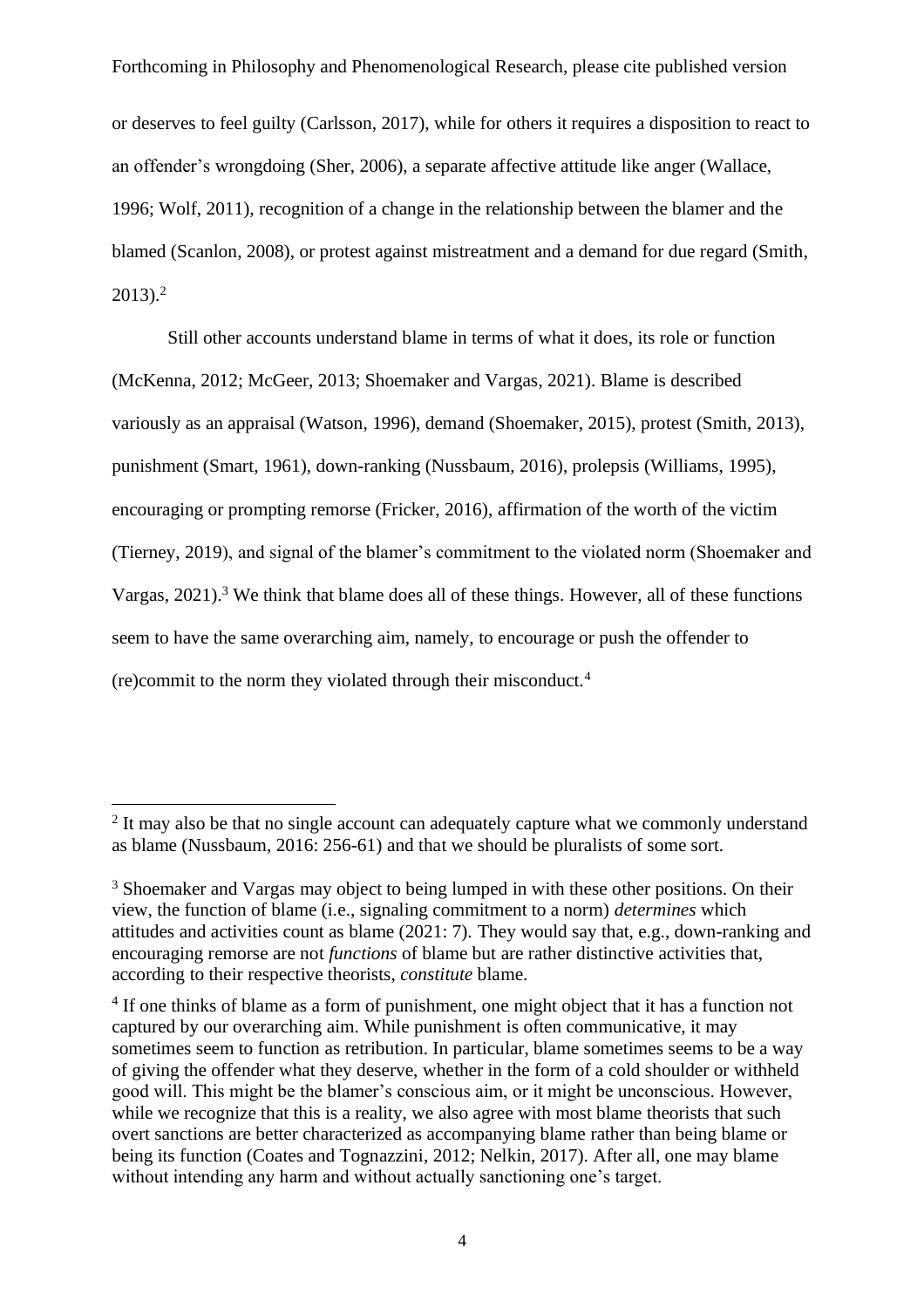Each of these theories attempts to capture the relevant change undergone by a victim in response to an offense. And this is precisely the change that is reversed (or mitigated) when one lets go. (We will have more to say about the psychology of letting go in §5.) For example, on an affective account of blame, what it means to let go is to overcome hard feelings, like moral anger or contempt, that one has toward the offender about the offense. We do not advocate a particular view of the nature of blame and our account of letting go is meant to be compatible with many of the plausible contenders.<sup>5</sup> However, we follow others in noting that affective blame, directly or indirectly expressed, plays an especially prominent role in our shared moral lives. It is the reason we hope for and try to earn forgiveness as offenders and what weighs on us as blamers. (We focus primarily on public blame, but will discuss letting go of private blame in §5.5.)

<sup>&</sup>lt;sup>5</sup> It may not be compatible with all accounts of blame. Scanlon claims that to blame a person for an action is to "take that action to indicate something about the person that impairs one's relationship with him or her, and to understand that relationship in a way that reflects that impairment" (2008: 122-123). Thus, on his view, letting go of blame must be either a) no longer taking the action to indicate something about the person that impairs the relationship, or b) no longer understanding the relationship in a way that reflects that impairment. We agree with Scanlon that (a) is a description of forgiving. For example, Salman might no longer take Emily's offense to be an impediment to their friendship because she has apologized and repudiated the offensive joke. But (b) is something we would recognize as letting go. One might recognize that the offense has impaired the relationship, but carry on with it anyway. This is certainly one way that Salman could respond to Emily's offensive joke. To this extent, our account is compatible with Scanlon's. However, we also want to recognize forms of letting go other than (b) and that requires acknowledging ways of ceasing to blame that Scanlon does not. Suppose that Salman continues to view Emily's offensive joke as indicative of her character, but ceases to hold it against her. If Scanlon's account of blame is correct, then this phenomenon cannot be a form of letting go. It is instead a case of perpetual blame. But that just doesn't seem right. Thus, to the extent that we acknowledge forms of letting go that Scanlon must count as continued blaming, we must reject his account. A similar point applies to Hieronymi's (2001 and 2004) account of blame, except that she would also deny that (b) is letting go of blame. On her view, the only basis for revising the set of judgements that constitutes blame is a reason to forgive—i.e., a reason to believe that the threat posed by the offense no longer exists. We think this is too high a price to pay. The phenomenon we call letting go is—we think always, but at least *sometimes*—the overcoming of fitting blame.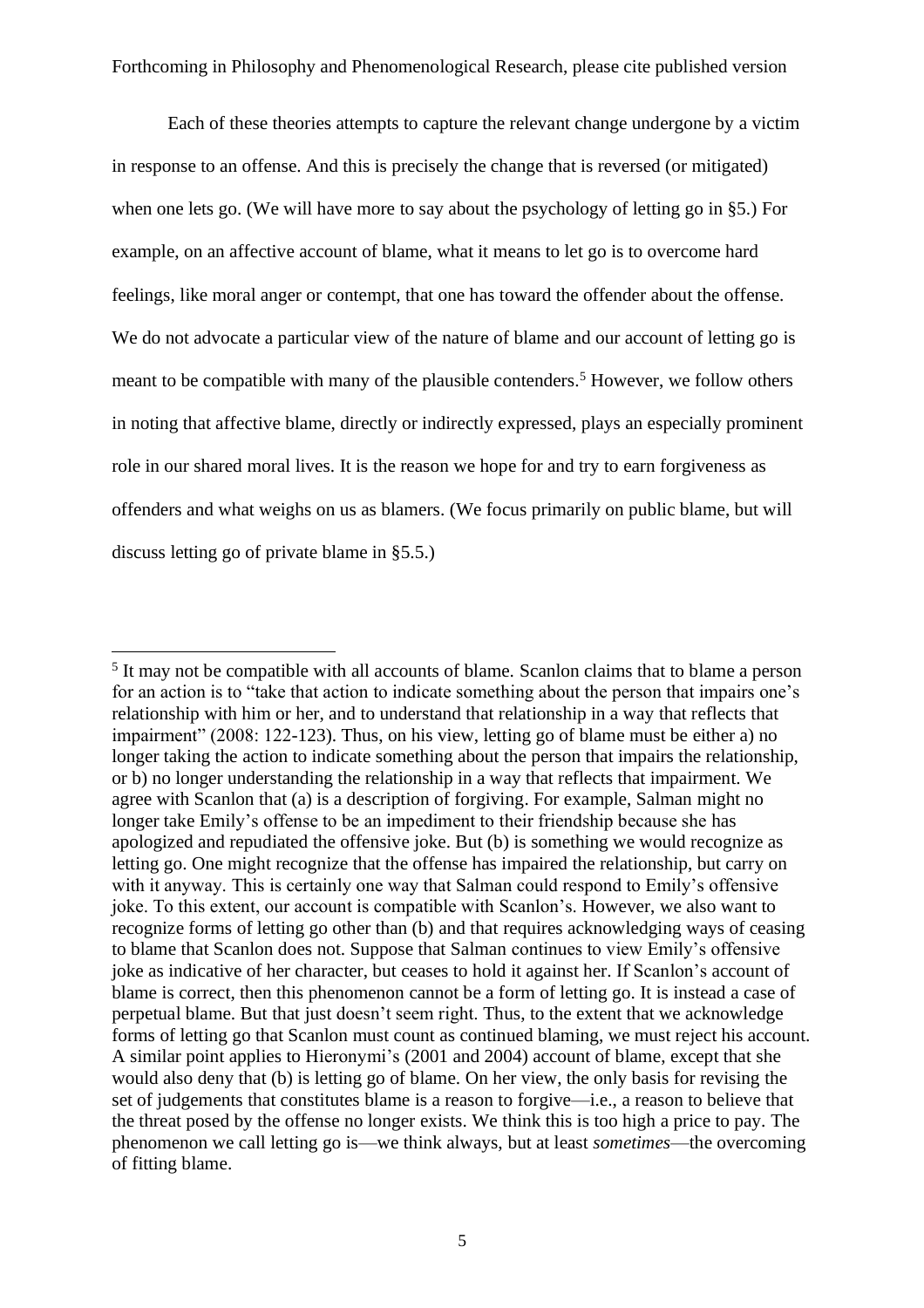## **3. Letting Go of Blame**

In this section, we show that there is a phenomenon that can be usefully understood by the term 'letting go,' that it is widely if imprecisely alluded to in the literature, and that it is, in fact, a common and familiar experience. We have already encountered the phenomenon: the example of Salman and Emily illustrates the basic idea and our descriptions of other forms of letting go add to that picture. The aim of this section is to further explicate letting go of blame by examining how philosophers have characterized it. We will see that they do so by describing phenomena that are *not* forgiveness. As a result, existing discussions provide only a sketch of the practice, and that primarily in negative terms. We fill this gap later in the paper by providing a positive account of the reasons for and mechanism of letting go, but the sketch provided here is a useful starting point.

However, in order to understand letting go of blame, it might first be useful to consider forms of letting go that have nothing to do with blame.<sup>6</sup> For example, in *Frozen*, Elsa sings about letting go of the shame she feels about her difference—her power to control ice and snow. (She might also be letting go of fear, both of her power and of its being discovered.) By letting go, Elsa is not necessarily denying the grounds for her shame. She is refusing to let her shame constrain and control her: "I don't care what they're going to say" … "no right, no wrong, no rules for me / I'm free."<sup>7</sup>

Or consider grief. We grieve in response to a loss, but eventually we cease grieving. This can happen in different ways: grief may fade as we process and accept the loss, remembering the person and reflecting on our relationship and their importance to us; grief

<sup>&</sup>lt;sup>6</sup> Thanks to Avram Hiller for this suggestion.

<sup>7</sup> This might not seem like a different form of letting go since shame is arguably a type of self-blame. However, Elsa's shame appears to be directed at who she is, a person with this abnormal and (seemingly) dangerous difference, and to result from an internalization of others' (apparent) disappointment at her inability to conform to their ideal.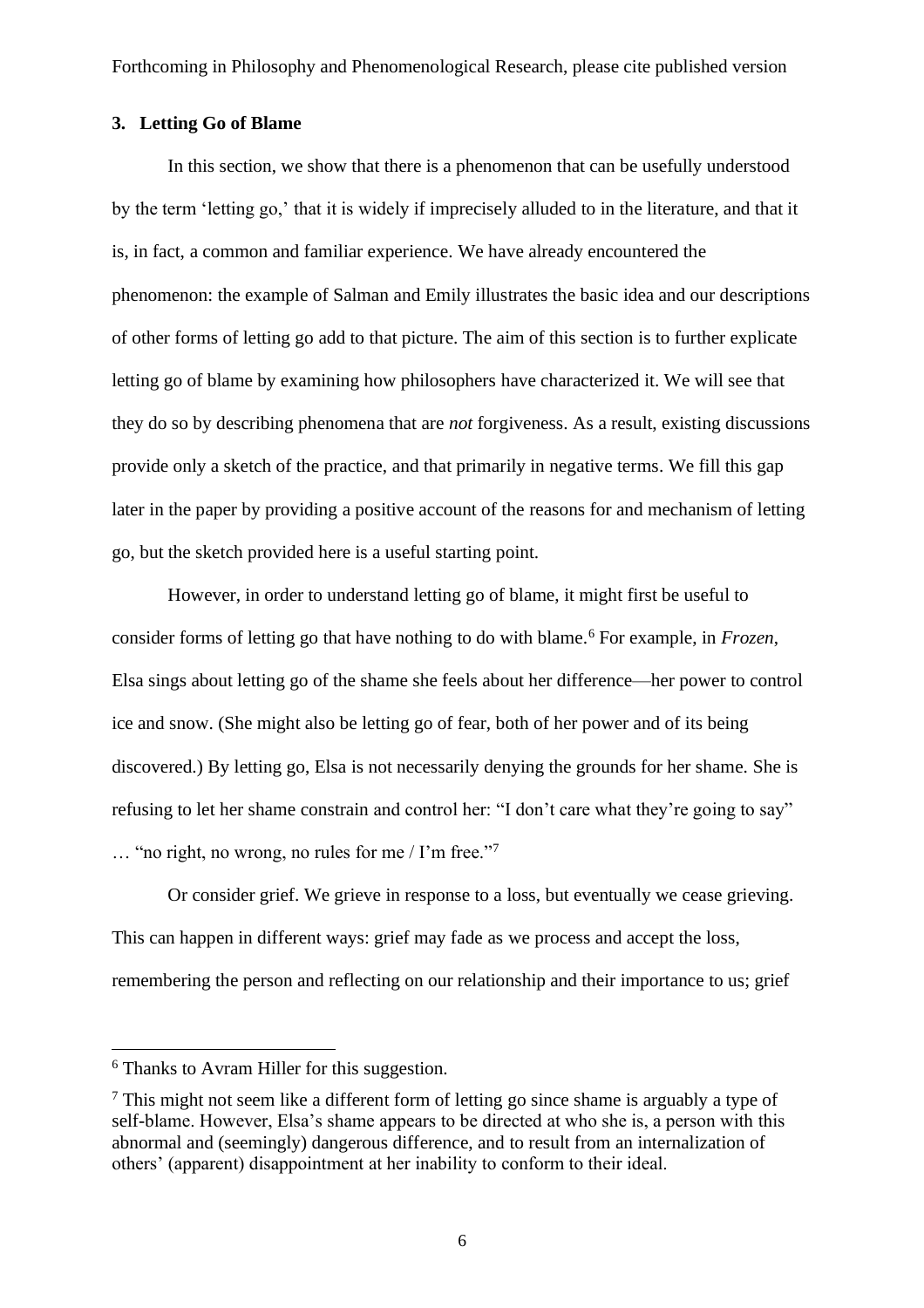may also fade with time, even if we cling to it as our last connection to our loved one; and sometimes we let go of grief and try to move on. In the last kind of case, we do not (or at least need not) believe that grief is unfitting or wholly bad. We simply don't want to grieve anymore. And in such cases, it can be reasonable to take steps to overcome our grief: we may distract ourselves with work or exercise, avoid activities or people that remind us of the person, or tell ourselves that they would want us to move on and enjoy our lives; we may even speak with a grief counsellor or group to help us manage and move on from our grief. Again, we do these things not because we no longer care about our lost loved ones or want to forget them, but because grief has outstayed its welcome for us or can no longer play its usual valuable role.<sup>8</sup>

We can now turn to letting go of blame. The example of Salman and Emily helps to distinguish different ways of ceasing to blame and to pick out the phenomenon of letting go. Forgiving requires that one view an offender as a culpable wrongdoer. It is therefore incompatible with excuse and justification, whereby one denies responsibility or wrongdoing, respectively. Letting go is similar, but one who lets go ceases to blame for different reasons than one who forgives. Consider a paradigmatic reason to forgive. A victim who ceases to blame an offender because they express remorse and apologise for their behaviour has forgiven. By contrast, a victim who ceases to blame solely because he views the offender as a lost cause and no longer worth his time has not forgiven; he has let go. His reason for ceasing to blame is not a reason to forgive. We will argue that letting go can be distinguished from

<sup>&</sup>lt;sup>8</sup> We probably let go of other attitudes or emotions, too. We try to overcome fear, either because it's irrational (like a phobia) or because it's counterproductive (as when our courage would inspire others to resist hostile opposition and accomplish some great good). We try to overcome envy, not only when it seems unwarranted, but also when it seems counterproductive, useless, or demeaning (whether to oneself or its target).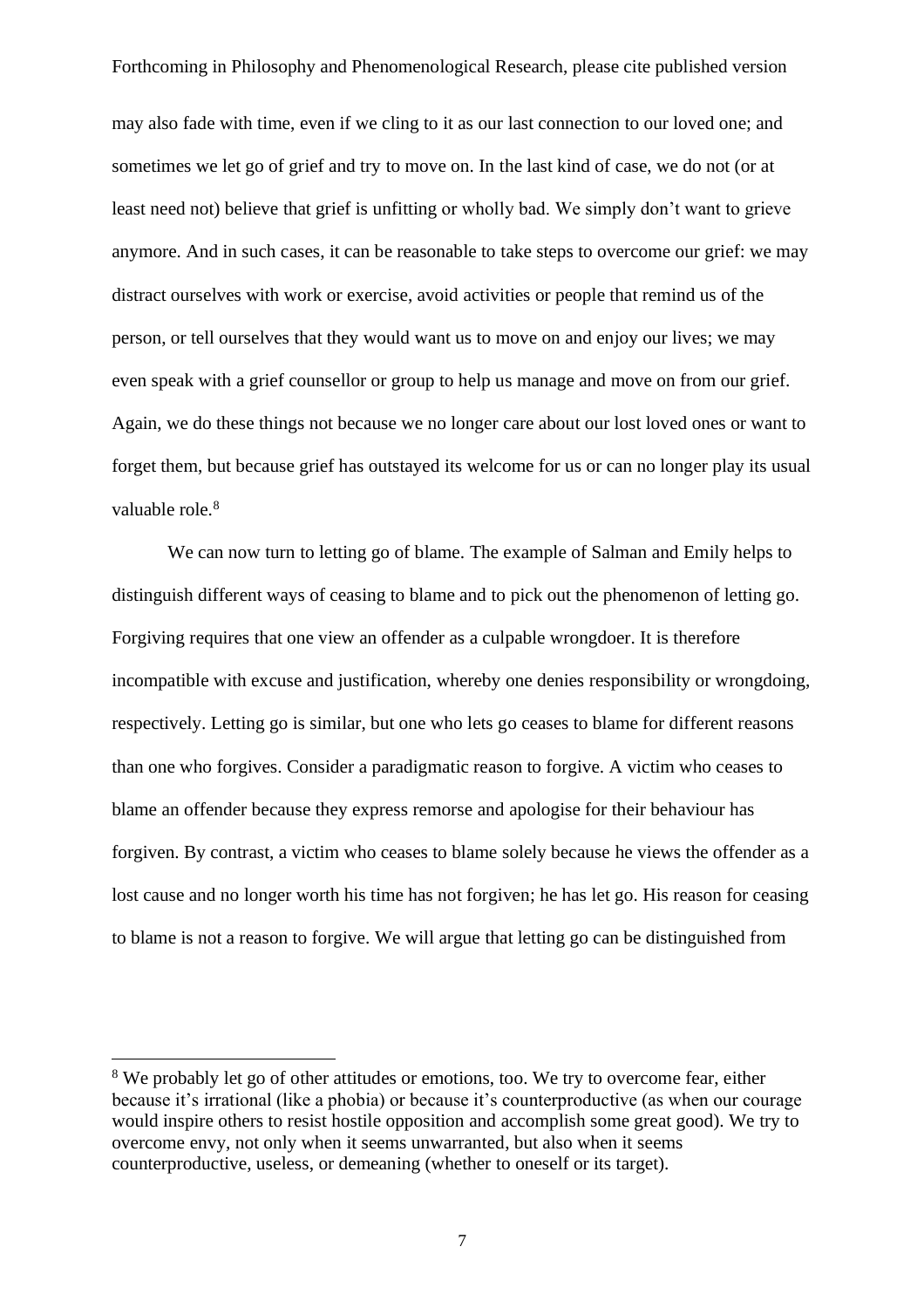Forthcoming in Philosophy and Phenomenological Research, please cite published version forgiving and understood in terms of a mutually exclusive set of reasons for ceasing to blame a responsible wrongdoer.<sup>9</sup>

In doing so, we take for granted that one forgives for reasons and that, in order to forgive, one must cease to blame for the right kind of reason. At the very least, in order to count as forgiving, the victim must be responding to an apparent fact about the offender or the offence since this is what prompted blame in the first place. This view is widely accepted by forgiveness theorists (Murphy, 1982; Griswold, 2007a; Milam, 2019a; Schönherr, 2019), though not by all (Calhoun, 1992; Nelkin, 2013).<sup>10</sup> A pluralist about forgiveness might argue that different kinds of forgiveness are done for different kinds of reasons (Adams, 1991; Bennett, 2003; Fricker, 2019).<sup>11</sup> However, even pluralists acknowledge that some reasons to overcome blame are not reasons to forgive in any sense (Bennett 2003: 140). But if we accept that some reasons for ceasing to blame culpable wrongdoers are not reasons to forgive, then what are they? We think that these reasons form a coherent and unified set and describe the practice that we call letting go.

Another way to see the outlines of letting go is by examining the various phenomena that philosophers contrast with forgiveness. A consistent but incomplete picture of the phenomenon appears in the negative space of forgiveness theories. Forgiveness is held to be

<sup>&</sup>lt;sup>9</sup> Different accounts of forgiveness identify different reasons to forgive and a complete account of the two phenomena would adjudicate the disagreements between them. However, for our purposes, it is sufficient to show that there are two ways of ceasing to blame a culpable wrongdoer and that they are best distinguished by their reasons for doing so.

<sup>&</sup>lt;sup>10</sup> Even staunch defenders of unconditional forgiveness seem to accept that when one forgives unconditionally, one does so for reasons (Garrard and McNaughton, 2010: 114-116).

 $11$  A pluralist could argue that all reasons to cease blaming a culpable wrongdoer are reasons to forgive and that what we call letting go is actually one or more types of forgiving. We acknowledge this possibility, but contend that the two practices differ in psychologically and morally significant ways—and that this is true regardless of which forms of forgiveness a pluralist view recognizes. For example, few pluralists would describe Salman as having forgiven when he decides that Emily is not worth his blame.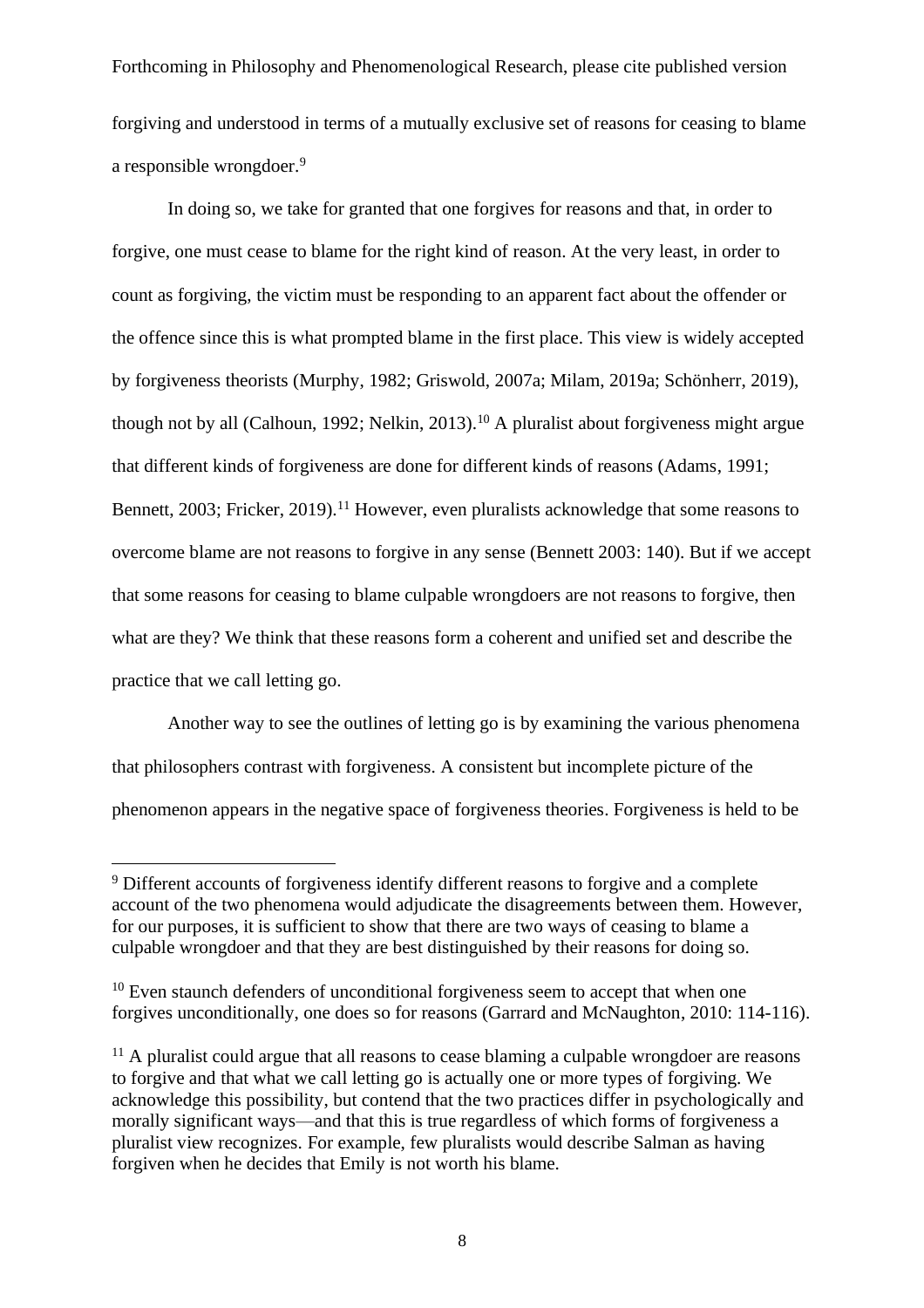distinct from "forgetting" (Murphy, 1982: 508), "mental hygiene" (Richards, 1988: 79), "taking a specially designed pill" (Hieronymi, 2001: 530), "merely prudential…self-interest" (Bennett, 2003: 140), "amnesia" (Griswold, 2007b: 40), "closure" or "putting it [the issue] away" (Griswold, 2007b: 70), "therapeutic anger reduction" (Pettigrove, 2012: 4), "merely getting over" blame (Pettigrove, 2012: 97), "moving on" (Nelkin, 2013: 166), and "mere 'letting go'" (Wonderly, 2021: 3). Other than forgetting and amnesia, which are involuntary, these phenomena are best distinguished from forgiveness in virtue of the reasons one has for overcoming blame.

Lucy Allais and Jay Wallace provide the most substantive descriptions of the practice we're trying to bring into focus. Allais clearly distinguishes forgiveness, her focus, from the "therapeutic dispelling of the [retributive] emotions" (2008: 43-44). She says:

[M]y aim is to exclude therapeutic dispelling of retributive emotions where this is understood as processes that the victim undergoes to get rid of negative emotions for her own sake, and that do not involve a changed view of the wrongdoer. For example, she may want to learn to not dwell on the wrongdoing, and to put him out of her thoughts, for the sake of her own peace of mind, although her view of the wrongdoer and his action remains unchanged. She may learn to cease feeling resentment by focusing on thinking of him as beneath contempt, or not worthy of her response (2008: 43-44 fn. 26).

Wallace comes closest to describing what we have in mind in his discussion of phenomena adjacent to forgiveness, though his account echoes others (e.g., McGary, 1989):

In a still different kind of case, the reasons that speak in favor of forswearing warranted reactive attitudes are prudential rather than moral in nature. There are circumstances in which continued fruitless protest can be debilitating for the protesters, interfering with their ability to maintain emotional equilibrium and get on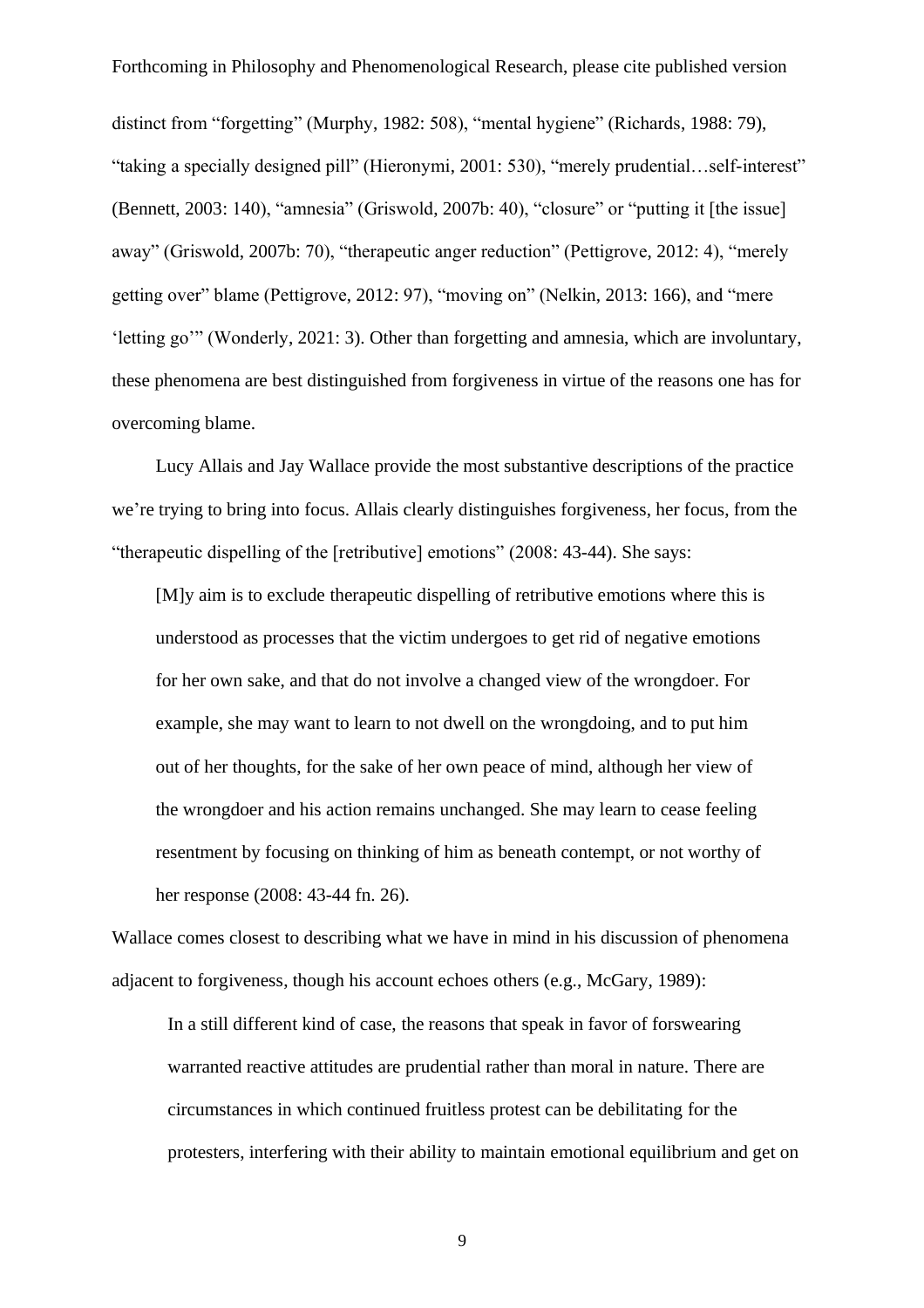with their own lives. Under these conditions, the aggrieved party might be well advised to overcome such resentment as they continue to feel, regardless of whether the person at whom it is targeted has apologized, in order to move forward with their own projects (2019: 247).

These descriptions capture a recognizable experience—it's clearly something we do—and a few features stand out from this composite sketch: to let go is to overcome negative emotions; it is at least partly voluntary; it is a way of disengaging; it has a therapeutic aim; one who lets go does not change their view of the offender; and, while responsive to the offender and context, it is unilateral, in that letting go does not require consideration or the participation of the wrongdoer.

Having recognised this distinct phenomenon, we can see that it's actually quite common. Forgiving can be burdensome (Hieronymi, 2001: 551; Walker, 2006: 79-80) and we often let go instead. For example, a victim of hateful verbal abuse might be unwilling (or unable) to forgive an unapologetically bigoted offender, but nonetheless come to believe that continuing to blame would be pointless or counterproductive. More prosaically, one might have a friend whose unrepentantly rude behaviour consistently warrants blame, but whom one simply cannot be bothered to keep blaming after every offence. In such cases, letting go is a valuable alternative.

Despite being both common and widely recognised, there is not a well-developed account of letting go. While dozens of articles about forgiveness are published each year, none have explored the practice of letting go. Many philosophers gesture at the concept, but almost always in passing. As above, cases are contrasted with forgiveness, usually with the aim of delineating the boundaries of forgiveness and explaining why it is normatively significant (McGary, 1989), so it is unsurprising that letting go is often characterised negatively and superficially. Even those who discuss the difference between forgiving and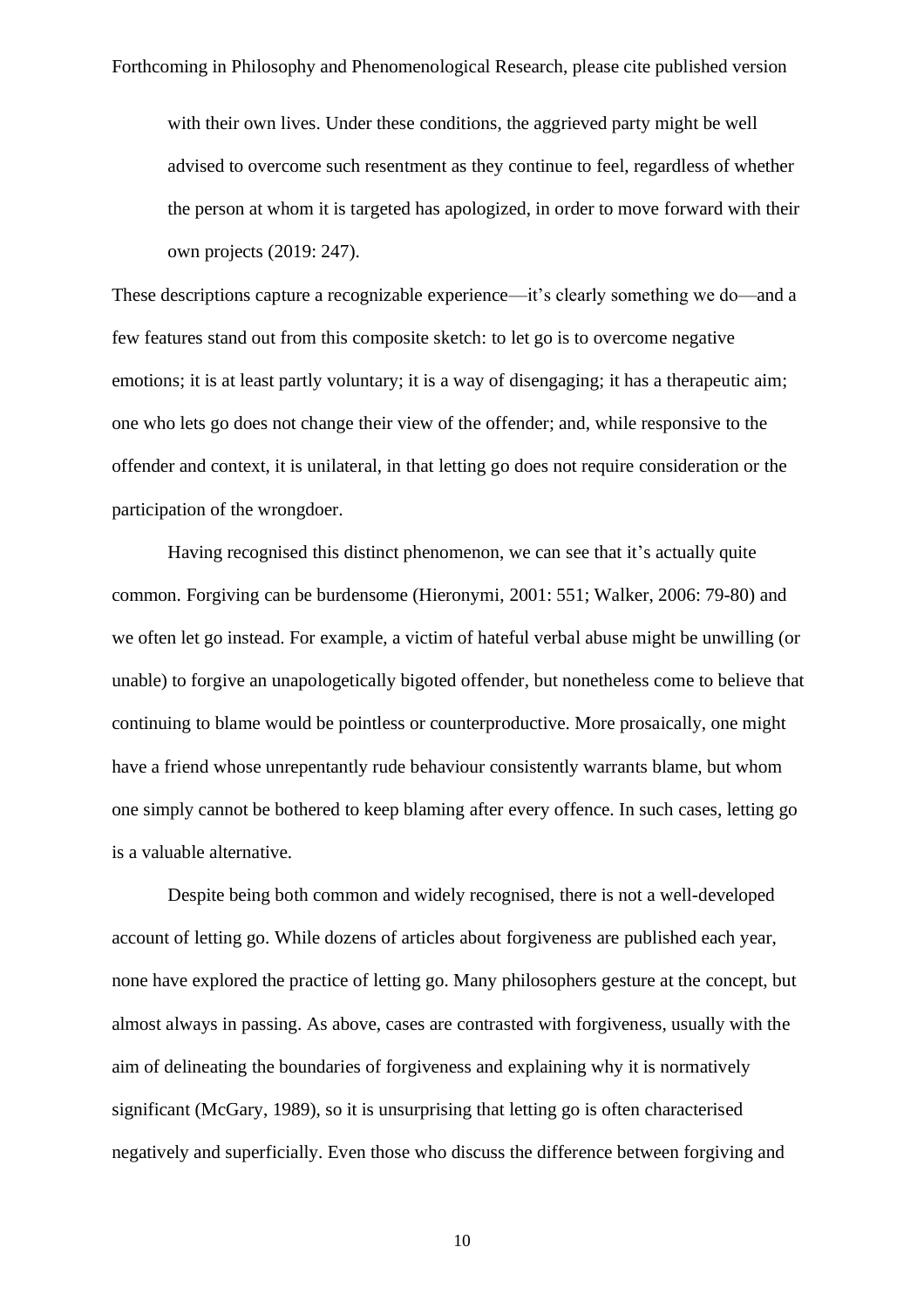Forthcoming in Philosophy and Phenomenological Research, please cite published version condoning (Downie, 1965; Kolnai, 1973; Hughes, 1995), which can be a form of letting go, fail to consider whether some cases of condoning are species of a broader genus.<sup>12</sup>

# **4. Three Distinctions**

The phenomenon sketched above should be familiar. However, before offering a positive account of the reasons to let go, it is worth briefly distinguishing it from three other phenomena: losing hold of blame, hiding blame, and rejecting blame.

First, the metaphor of letting go suggests both *losing* our hold on blame and *releasing*  our hold on blame. The relevant difference here is between active responses to reasons and passive responses to events. One can lose hold of blame as a result of a merely causal process. Fatigue, distraction, cognitive impairment, or mood disorder can cause someone to forget, or cease to care about, some offence or mistreatment, particularly as time passes. On our view, this is neither letting go nor forgiving. Our claim is not that letting go requires conscious reflection on one's reasons. We can let go intentionally, but by exploiting causal mechanisms that can help to overcome blame. We might have a glass of wine, meditate, go for a run, or spend time in the company of entertaining friends in order to avoid thinking about an offense. This may enable us to overcome blame.<sup>13</sup> We might employ these strategies

 $12$  We gave a brief description of letting go as distinct from other ways of ceasing to blame in an earlier paper (Brunning & Milam, 2018: §1.2). Here we develop the account we suggested there. In particular, we offer a systematic account of the reasons to let go (rather than forgive) that we think ground our earlier distinction, and we show that most philosophers recognize what we're calling letting go as distinct from forgiveness, even when they don't recognize letting go as significant in its own right.

<sup>&</sup>lt;sup>13</sup> The poet Claudia Rankine captures this phenomenon in her description of the depleting effect of everyday racism: "You lean against the sink, a glass of red wine in your hand and then another, thinking in the morning you will go to the gym having slept and slept beyond the residuals of all yesterdays. Yes, and you do go to the gym and run in place, an entire hour running, just you and your body running off each undesired desired encounter" (Rankine, 2014: 79). Such cases remind us that, as Hieronymi says, blame is rarely simply "washed away" so much as it's "digested or absorbed" (2001: 551 fn. 39).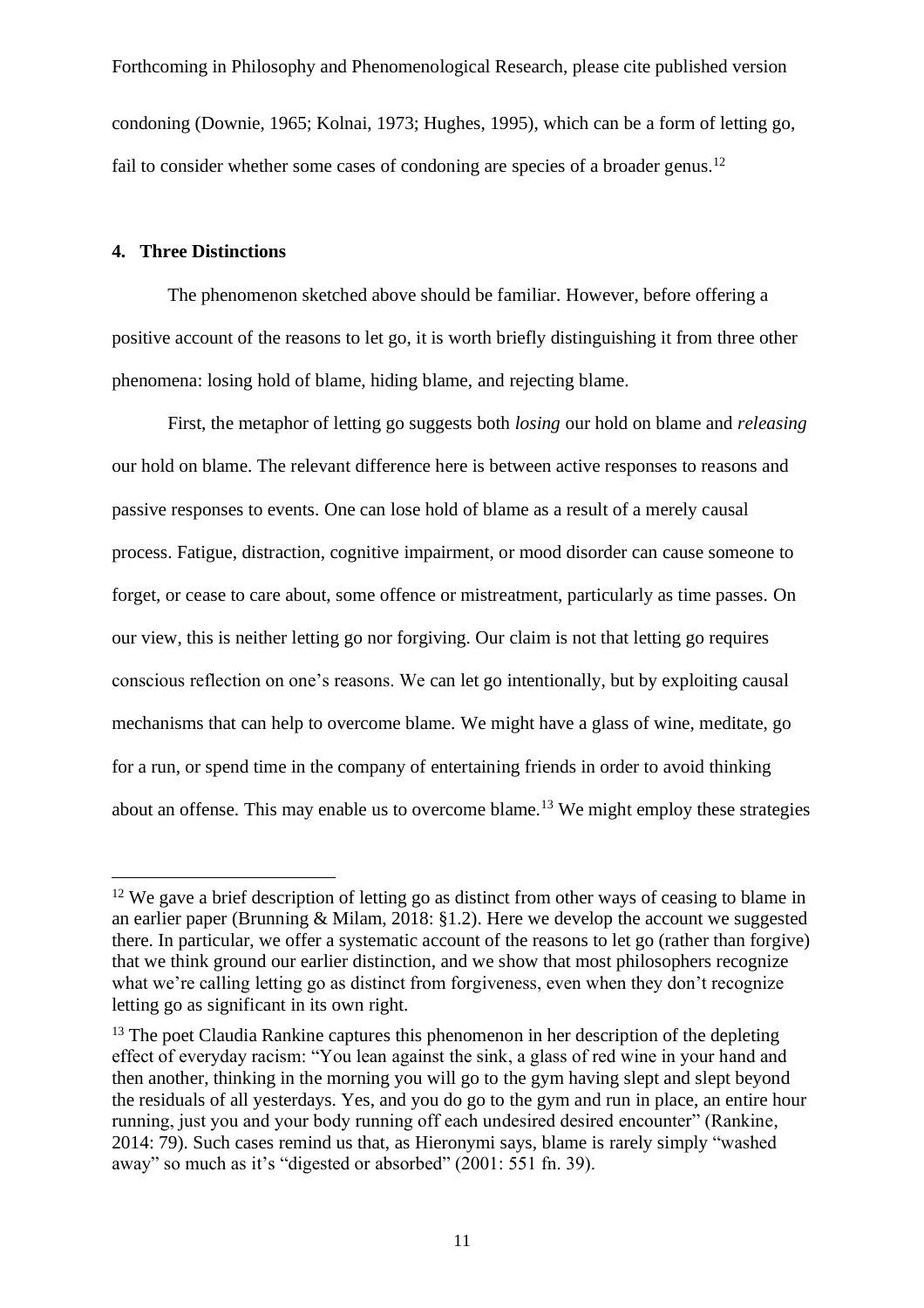Forthcoming in Philosophy and Phenomenological Research, please cite published version reflectively, but reflection isn't needed. After an upsetting encounter at work, we might push a little harder at the gym or switch on the TV without consciously trying to help ourselves let go. Such behaviours, while unreflective, are done for reasons and are examples of letting go.

Second, letting go of blame is different from hiding blame from victims and third parties. Letting go implies an internal change, while hiding blame implies the opposite. One may choose to hide their blame and have good reasons for doing so, but this is consistent with recognizing letting go as something else and significant in its own right. Geoffrey may hide his blame to avoid embarrassing his brother, who has himself hurt Geoffrey by telling a humiliating story about him.<sup>14</sup> Letting go plays a role that hiding blame does not. In the same scenario, Geoffrey might try to actually overcome his blame because he decides that blaming his brother isn't worth it because he'll just dismiss Geoffrey as being uptight.

Sustained blame may preclude continuing a friendship or other close relationship. It is arguably constitutive of some relationships that one cease to blame the offender for some kinds of offenses even if they have not repudiated them. Even in friendships that leave more conceptual leeway for extended blame, it may be difficult to say that one is really still a friend if one continues to hold a grudge against them even as circumstances change and one acquires reasons to let go. Moreover, empirical evidence suggests that hiding blame may be costly, both to oneself and others, compared with letting go. Studies appear to show that attempts to *suppress* emotions—as one might when trying to hide them—decreases positive emotional experience without affecting negative emotions, that this method impairs memory function by consuming cognitive resources, and that suppression can be perceived by others, thereby raising their blood pressure. However, *reappraising* an emotion—as one might when

 $14$  Another related phenomenon is continuing to feel blame, not hiding it, but nonetheless failing to express it. Perhaps expressing it is too awkward, and one has been socialized not to do so, even though one wants the blamee to be aware of it. This may be difficult for an observer to distinguish from letting go. Thanks to Matt Matravers for this example.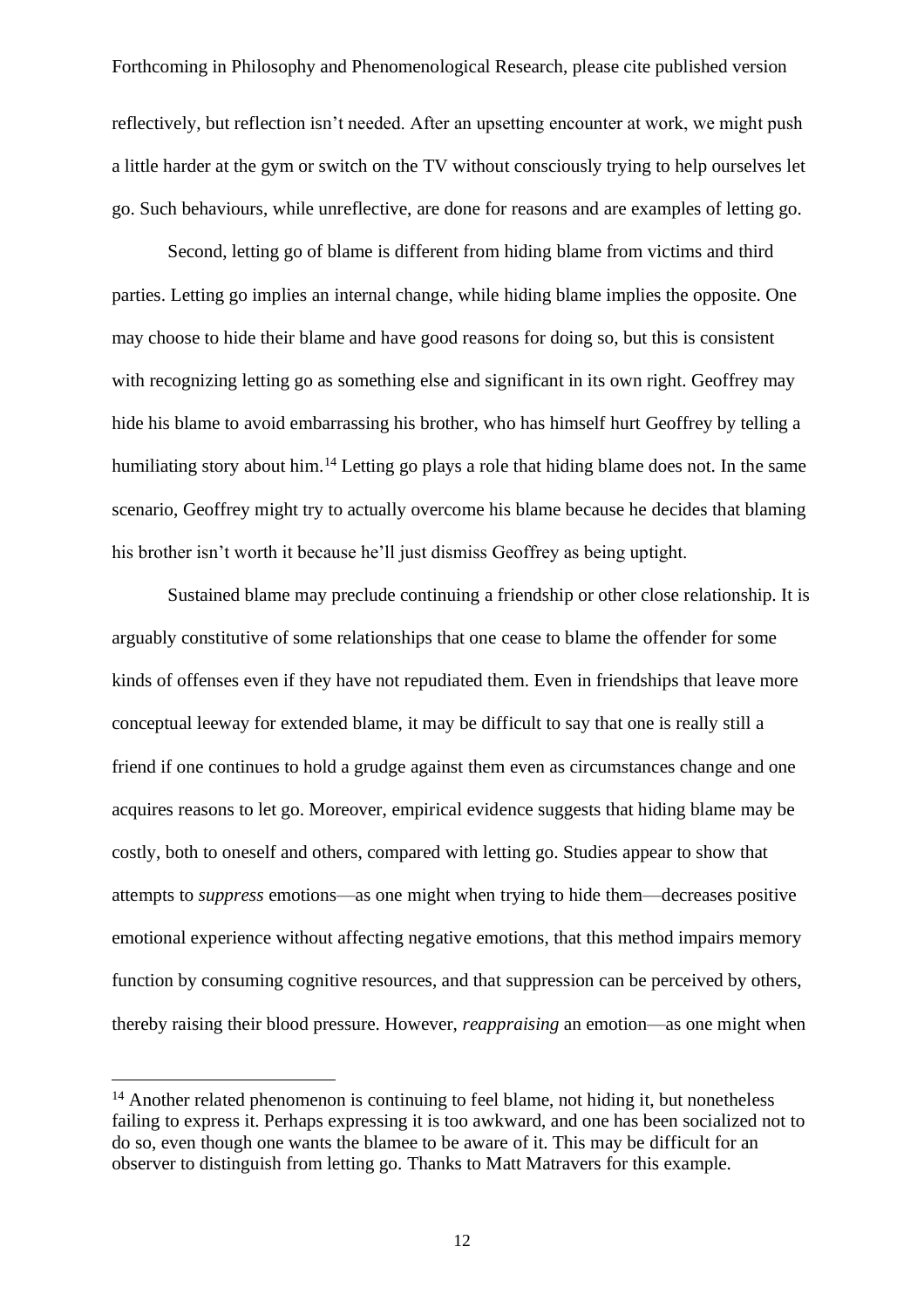trying to let go—decreases the extent to which it is experienced negatively, is not cognitively costly, and does not negatively affect one's interlocutors (Gross, 2002: 289). If this is true, and the analogy is apt, it might be better to let go of blame even if one could effectively hide it.

Third, to let go of blame is not to reject it as unfitting. Blame is fitting so long as its target is blameworthy.<sup>15</sup> One might think that blame is never fitting because determinism or some other thesis entails responsibility skepticism and no one is blameworthy (Pereboom, 2001; Nelkin, 2005; Levy, 2011). Or one might believe that blame rarely fitting because it is rarely proportional, perhaps due to our all too human susceptibility to epistemic and moral mistakes. Alternatively, one might think that blame can be fitting, but never appropriate all things considered because it is always problematic in some other way, whether arbitrary, unfair, or standingless (Todd 2019; Telech and Tierney, 2019).

These are reasons to avoid, resist, and overcome blame, but they are grounded in doubts about its fittingness or its all things considered appropriateness, whether as a practice or a particular instance. We are interested in a different phenomenon. On our view, letting go, like forgiveness, can be uncompromising (Hieronymi, 2001: 530-531). The domain of letting go is circumstances and cases in which a person is generally sensitive to wrongdoing, considers blame to often be a fitting and nuanced way of seeking moral repair, but has specific reasons, unrelated to fittingness, to let go in their particular context.

## **5. Reasons to Let Go**

<sup>15</sup> We follow standard practice in understanding blameworthiness as "a *normative* concept in which a person is an appropriate or fitting object of blame on account of facts about her and her actions or attitudes" (Brink, 2021: 118). This is consistent with D'Arms and Jacobson's (2000) suggestion that an emotion, like amusement or fear, can be fitting but morally or prudentially inappropriate. If blame is an emotion, or has an emotional component, it too can be fitting (in size and shape) but inappropriate (morally or prudentially).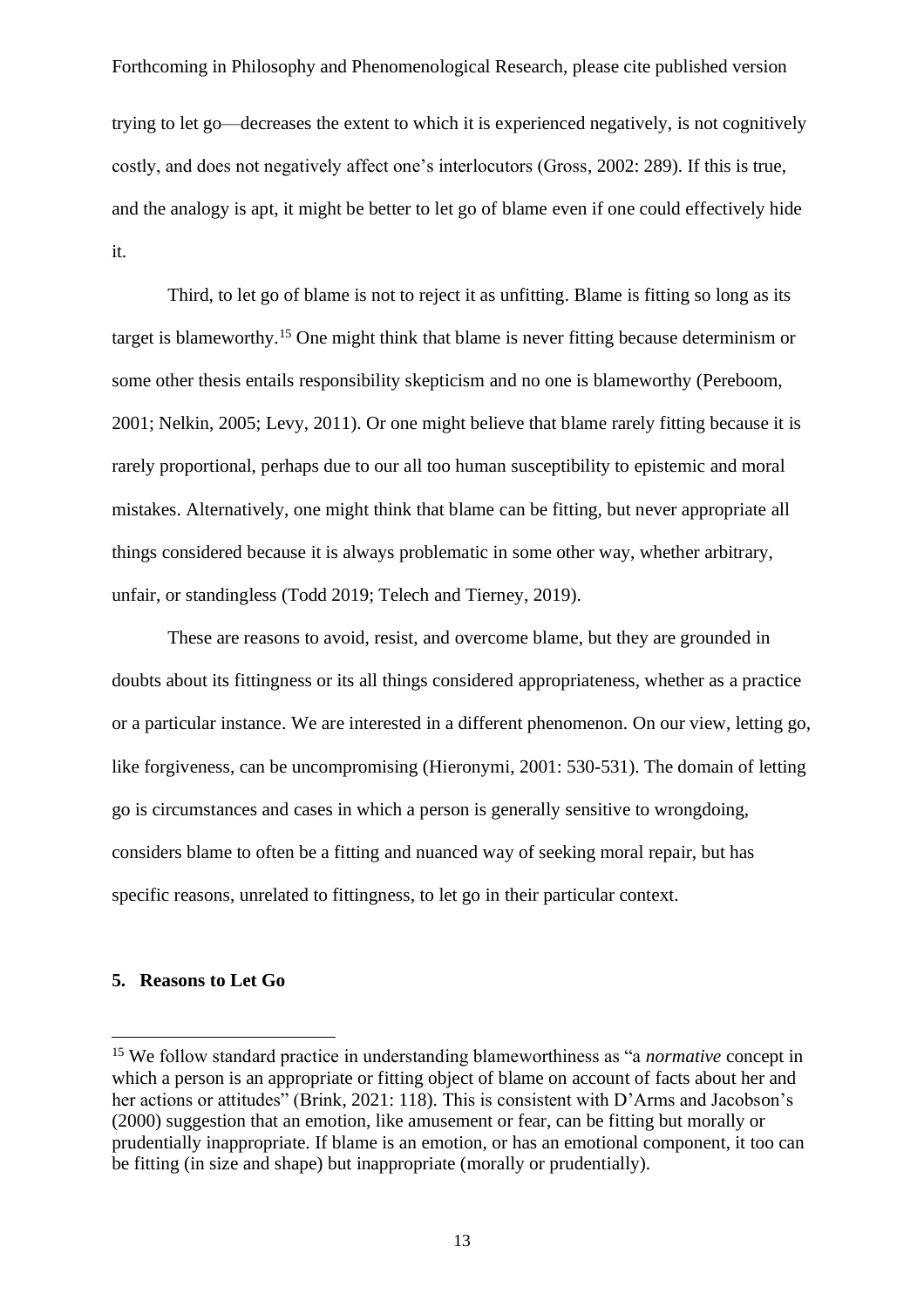Our positive account of letting go centers on an account of the reasons to let go. However, in order to facilitate the comparison with forgiving, it is useful to have a clear statement of each. As you might expect, an account of letting go will look similar to an account of forgiving. A common account of forgiveness says that to forgive is to overcome blame toward the offender for their offense, while still viewing them as having been blameworthy for it. However, we showed in §3 that such an account cannot pick out forgiveness because some reasons for overcoming blame toward a culpable wrongdoer are not reasons to forgive. It therefore needs to be modified:

*F:* For X to forgive Y for A is for X to overcome their blame toward Y for A *for the right kinds of reasons* (R1, R2, R3, etc.), while still viewing Y as having been blameworthy for A.

We can then give a parallel account of letting go:

*LG:* For X to let go is for X to overcome their blame toward Y for A *for the right kinds of reasons* (R4, R5, R6, etc.), while still viewing Y as having been blameworthy for A.

The substance of these accounts comes in spelling out which reasons are reasons to forgive and which are reasons to let go—just as one might determine whether a gesture was romantic or an act one of penance based on the reason for doing it. Nonetheless, as this account makes clear, letting go is not *just* about one's reasons for overcoming blame. Letting go, like forgiving, differs from, say, taking the objective stance insofar as the latter requires denying that the offender was blameworthy at the time of their offense.<sup>16</sup>

<sup>16</sup> One might insist that wanting to avoid "the strains of involvement"—e.g., the burden of blaming—is a reason to take the objective stance even when one takes the agent to be a proper target of reactive attitudes. However, while possible, Strawson makes clear that we can't do this for long. If we really want to avoid the strains of involvement, we must do something else than deploy the objective stance as a "resource" (1962: 156), whether that is severing the relationship (his suggestion) or letting go (our suggestion).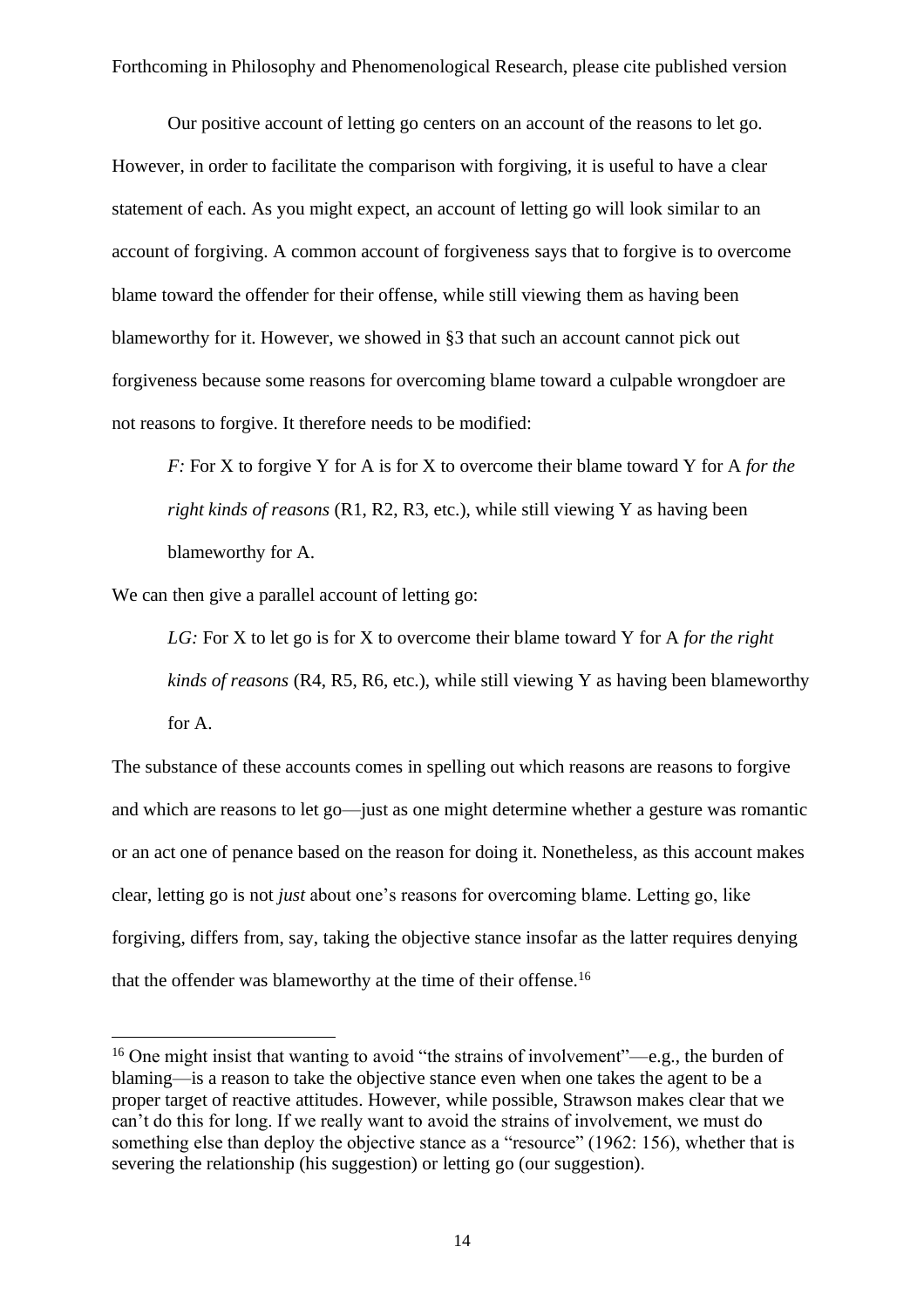In previous sections, we drew the outlines of letting go by describing various ways in which ceasing to blame a culpable wrongdoer could fail to be forgiveness. In this section, we fill in that outline with a positive account of the practice of letting go. Because the distinction between forgiving and letting go is explained in terms of the different kinds of reasons for which one might cease to blame, our account of the nature of letting go is an account of the reasons one might have to let go, rather than forgive. In particular, we will show that there are more reasons to let go than came out in the above sketch.

There will be a range of such reasons. Some are prudential and others moral; some are narrowly focused on the responsibility practice of which blame is a part, while others are about other features of the situation. These reasons reflect the fact that much of blame's force depends on its communicative role. The effects of blame ripple outward from its immediate target, the wrongdoer, and influence others.<sup>17</sup> Similarly, the effects of any episode of blame may depend on features of the communicative context which, in turn, are often outside the blamer's control. We will show how sensitivity to these contextual features may supply blamers with reasons to let go.

At the simplest level, the reason to let go of blame is because it isn't worth it. We divide reasons to let go into three categories: overriding reasons, resignation reasons, and alignment reasons. One might let go of blame for one's own or another's sake, because blame is unlikely to work, or because blame is unnecessary. These categories are neither exclusive (one may let go for multiple reasons) nor exhaustive (there may be other kinds of reasons to let go); nor do they capture all the relevant features of letting go. However, they clarify and illuminate the most familiar aspects of the practice, so, in the remainder of this section, we flesh out this taxonomy of reasons to let go.

 $17$  Here we refer to the way that others may be influenced by a single attribution of blame, not the distinct phenomenon of "blame contagion" (Fast & Tiedens, 2010).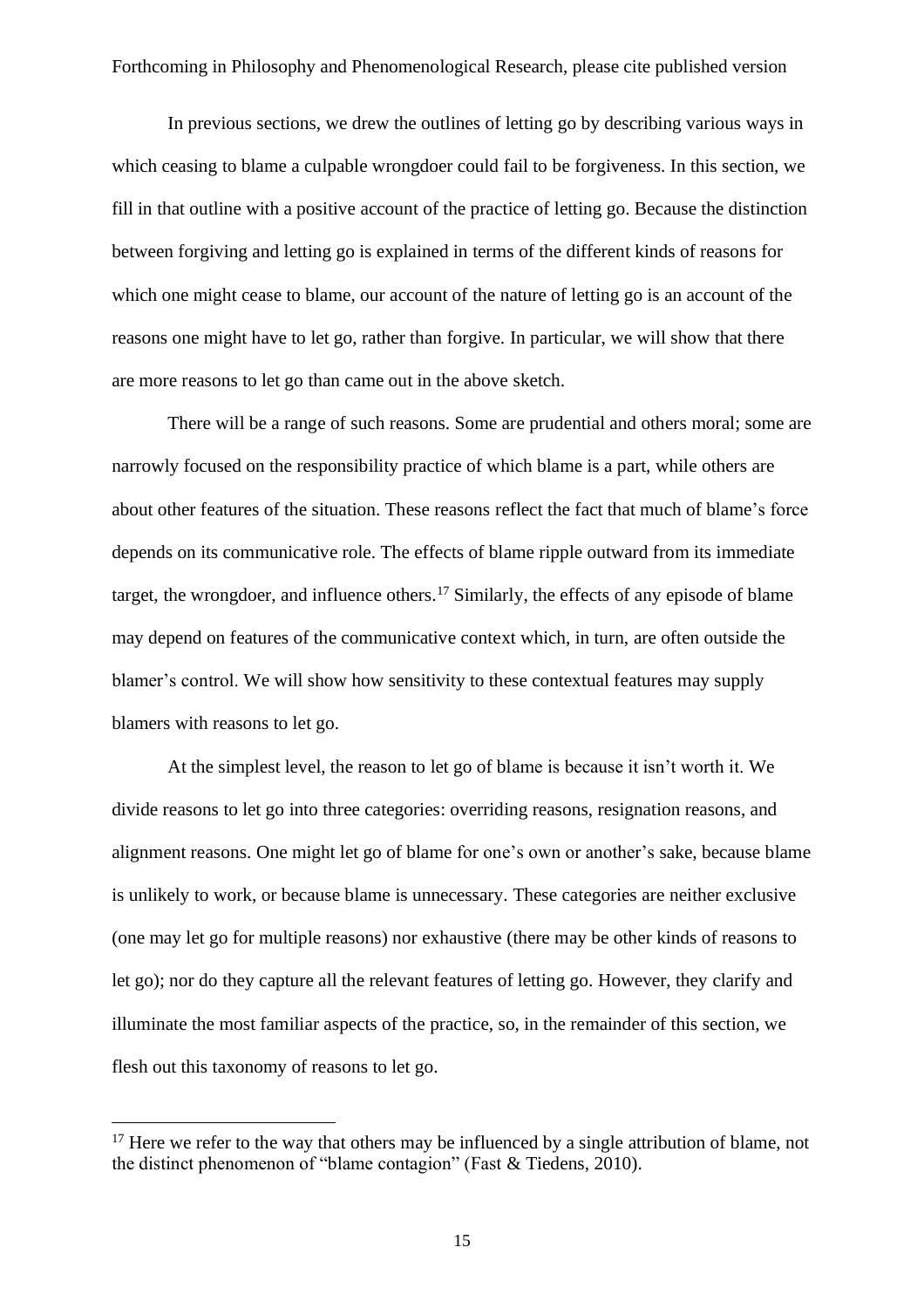#### **5.1. Overriding Reasons**

Sometimes continuing to blame is not worth it because it is *too costly*. A person might let go of fitting blame for the sake of their own well-being, either because their ability to keep blaming is psychologically expensive or because it impedes some aim that they judge to be more important. In either case, the cost or conflict is evaluated in a specific context.

Philosophers, psychologists, and self-help writers have noted the 'therapeutic' value of letting go of blame, but not all self-interested reasons are best understood as therapeutic. One might withdraw from debates about sensitive moral and political issues on social media because communicating and defending one's blame online is exhausting, painful, traumatic, or otherwise burdensome. However, sometimes one lets go in order to more effectively pursue other aims, even when continuing to blame would not be painful or difficult. One might be concerned that blame will ruin one's mood at a party or distract one from more pressing matters, like revising a paper for a deadline or enjoying a weekend with one's kids. These concerns might also bear on how one presents oneself in public (Goffman, 1959). For example, blaming emotions could undermine one's ability to perform kinds of work that require an unusual level of composure, like acting, sport, diplomacy, or counselling.

Insofar as therapeutic letting go implies doing so intentionally, it also excludes cases in which one would endorse some reason for letting go, but is not actively pursuing one's own well-being for that reason. For example, one might let go of blame towards a callous colleague because grief about a recent loss has left one emotionally and socially drained. Such a person lets go in the way that one might succumb to fatigue or attend entirely to an immediate threat while ignoring other problems.

What unites these reasons is that they focus on oneself and how blame relates to one's well-being and other interests. People can let go of blame because their circumstances make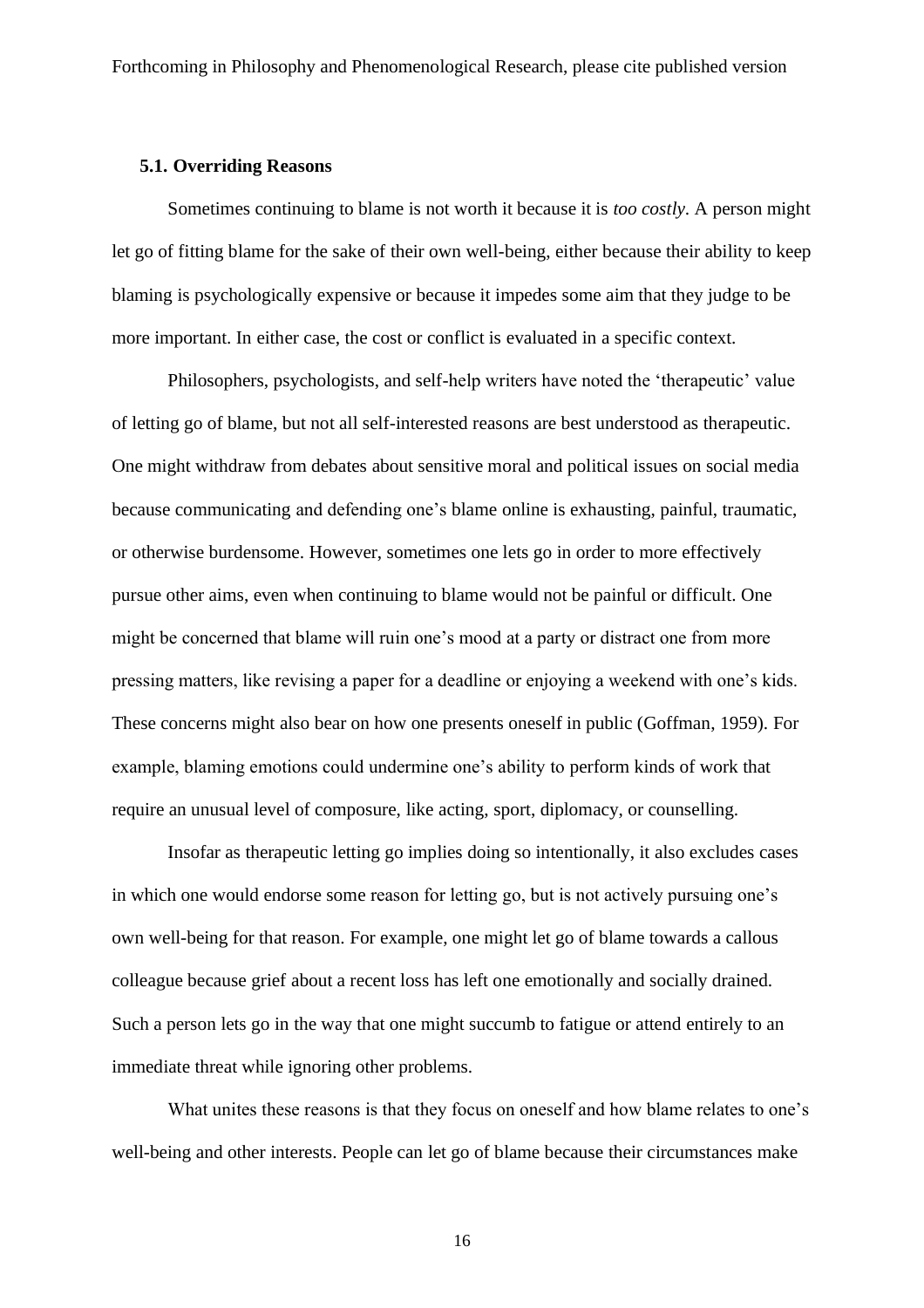Forthcoming in Philosophy and Phenomenological Research, please cite published version it reasonable to do so. Indeed, if we accept the possibility of self-directed duties (Schofield, 2021), in cases where the costs of blaming are too high—perhaps because one is especially vulnerable—one might have strong (or even decisive) *moral* reasons to let go of blame.

Sometimes the costs of blame are borne by others. One can let go of blame out of concern for the well-being of others, including the wrongdoer. Doing so may yield no personal benefits—it may even make life harder—but some blamers choose to bear these burdens. Blame has an emotional impact, which can exacerbate the distress of those already dealing with other burdens—e.g., a person dealing with a mental health crisis or severe grief at the loss of a loved one. Sensitivity to the felt experience of blame can motivate one to let go, not as an excuse or justification, but as a compassionate response to a wrongdoer seen in the light of their wider life circumstances. Indeed, commitment to an ideal of charity or magnanimity, coupled with the recognition that much wrongdoing occurs in complex and difficult circumstances—e.g., consumption within a globalized economy—might dispose one to let go more frequently.<sup>18</sup>

Alternatively, since the effects of blame are not easily contained, one might let go of blame directed at one person, for reasons having to do with others. For example, a child might stop blaming a parent because that blame is harming her relationship with a sibling who views the parent differently. Or a diplomat might let go of blame at their erratic boss in order to serve the interests of their colleagues, their fellow citizens, or the nation itself. In both cases, one lets go in order to avoid particular undesirable consequences of blame.

### **5.2. Resignation Reasons**

<sup>&</sup>lt;sup>18</sup> This attitude might also be coupled with an undemanding conception of moral vigilance such that one may be prone to let go, not because blame is inappropriate, but because one denies the importance of always tracking what is appropriate (Smilansky, 1996).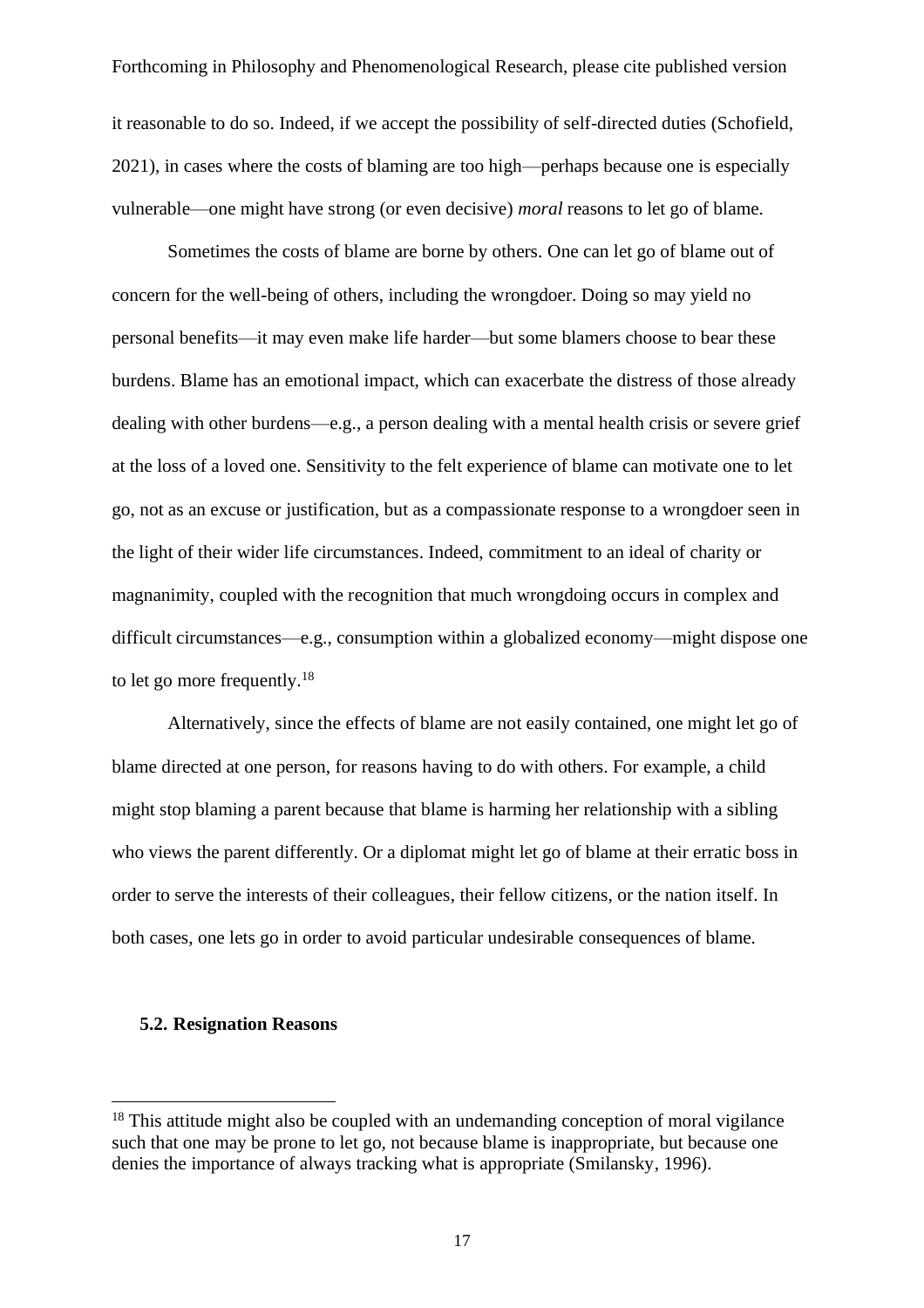Sometimes continuing to blame is not worth it because it is *ineffective*. In overriding cases, people let go of blame precisely because it is functioning as intended, because one must experience the feelings associated with blame, and because others are receptive and responsive to its message and its sting. But one can also let go for the opposite reason, namely, that blame is (or is likely to be) ineffective because the normative context within which the moral conflict is playing out is somehow fragile. In these cases, blame is fitting, but other facts about the situation prevent it from performing its usual function—i.e., encouraging or pushing the offender to recommit to the norm they violated through their misconduct. Resigned to its impotence, one might relinquish blame.

A context can be fragile in three main ways. First, the wrongdoer may be insensitive to the significance of their actions—unaware of, or indifferent to, their impact. Obliviousness is sometimes an excuse, but one can also be negligent in failing to recognize how one's behavior negatively affects others. Indifference is more straightforwardly wrong, whether it results from simple negligence or is the result of sustained contempt for others. Negligence and reckless indifference can create a fragile context to the degree that they make rationalization, defensiveness, and denial more likely. For example, a reckless offender may double down on their misconduct as an exercise of freedom, or a negligent offender may become defensive and insist on their good intentions.

Second, a context might be unclear or normatively contested. The blamer's standing to blame may be (or appear) compromised because the offender or a third party views the blamer as a hypocrite or the offense as none of their business (Todd, 2019). Or perhaps one finds oneself in a situation where people adhere to different cultural norms or moral schemes, where notions of politeness, ownership, or authority are themselves contested. A visitor from a highly egalitarian society may find the norms of authority in a very hierarchical society deeply troubling. However, despite her egalitarian commitments, she might nonetheless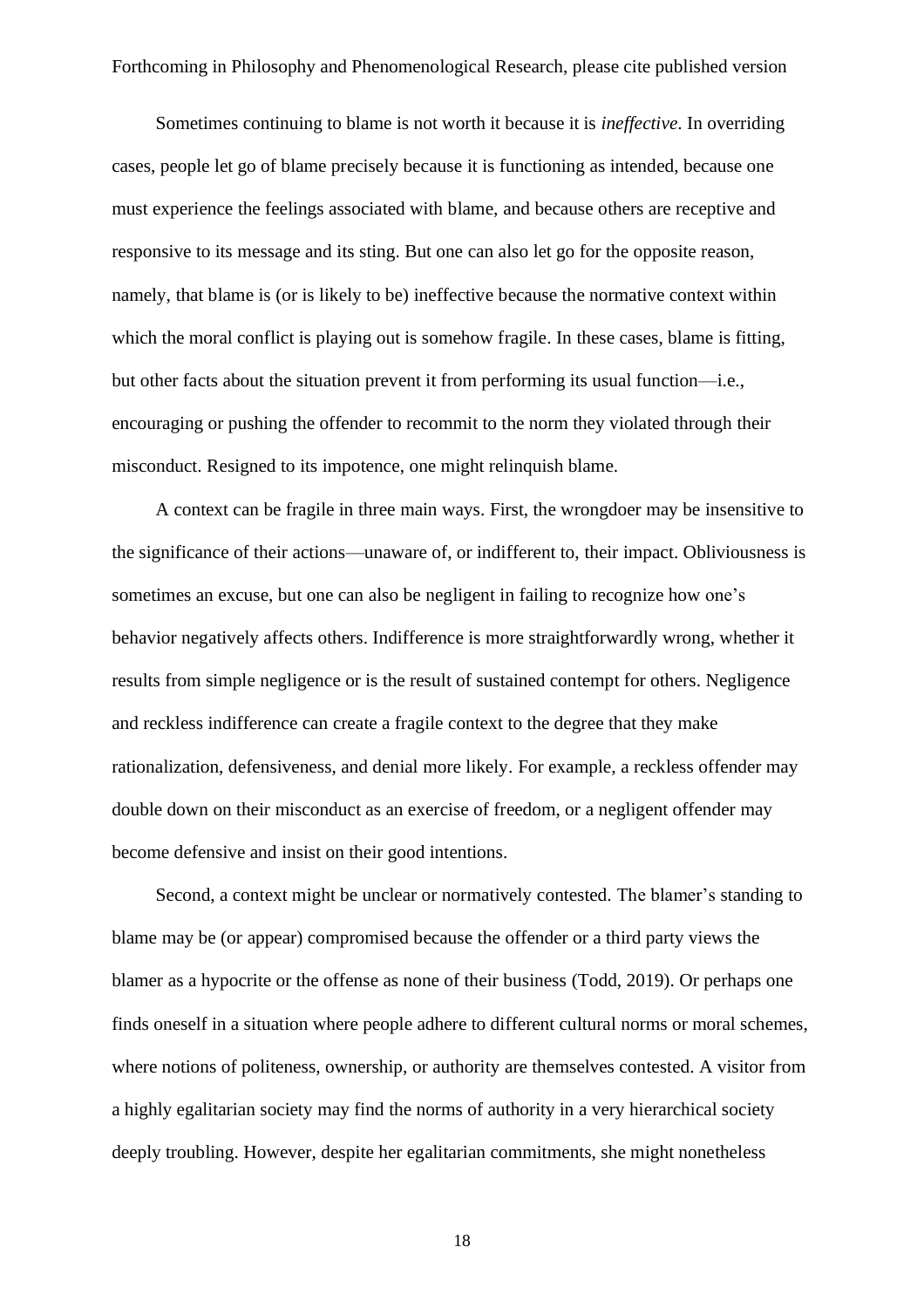refrain from blame because she fears it will be unhelpful. She might reasonably think that effective blame requires that she be integrated into the life of her new society or that she at least earn sufficient trust from her new compatriots before she can express her reservations about their norms in a way that is productive. Until that happens, she may worry that they do not share enough moral background, and therefore resign herself to the fact that blame cannot secure moral alignment and let go accordingly.

Finally, a context can be fragile because the dynamics of power systematically undermine the ability of some individuals to receive uptake of their blame. When wrongdoers and victims are not social equals, the latter can be compromised in their ability to blame and to let go. Oppressed persons are often subject to stereotyping, microaggressions, and overt hostility resulting from implicit or explicit bias. Privileged wrongdoers may hold harmful stereotypes about the moral competence or standing of their victims, perhaps dismissing them as 'bossy', 'bitchy', 'bitter', or 'uppity,' or viewing them as morally compromised in ways that makes their blame illegitimate. Vanessa Carbonell (2019) calls this phenomenon, wherein marginalized victims are undermined in their capacity to engage in felicitous moral address, 'claimant injustice'.<sup>19</sup> This can happen when the wrongdoer simply does not recognize that they have harmed the victim and therefore fails to find the latter's blame fitting. Even when the wrongdoer is aware of their misconduct, the force of victim's blame may be diminished if it fails to receive uptake in the community. In such cases, letting go of blame may accompany 'testimonial smothering,' wherein a marginalized victim limits their testimony about their mistreatment based on the perceived testimonial (in)competence of their audience (Dotson, 2011: 244).

<sup>19</sup> See also Sue Campbell's (1994) discussion of having one's anger or other emotional responses dismissed.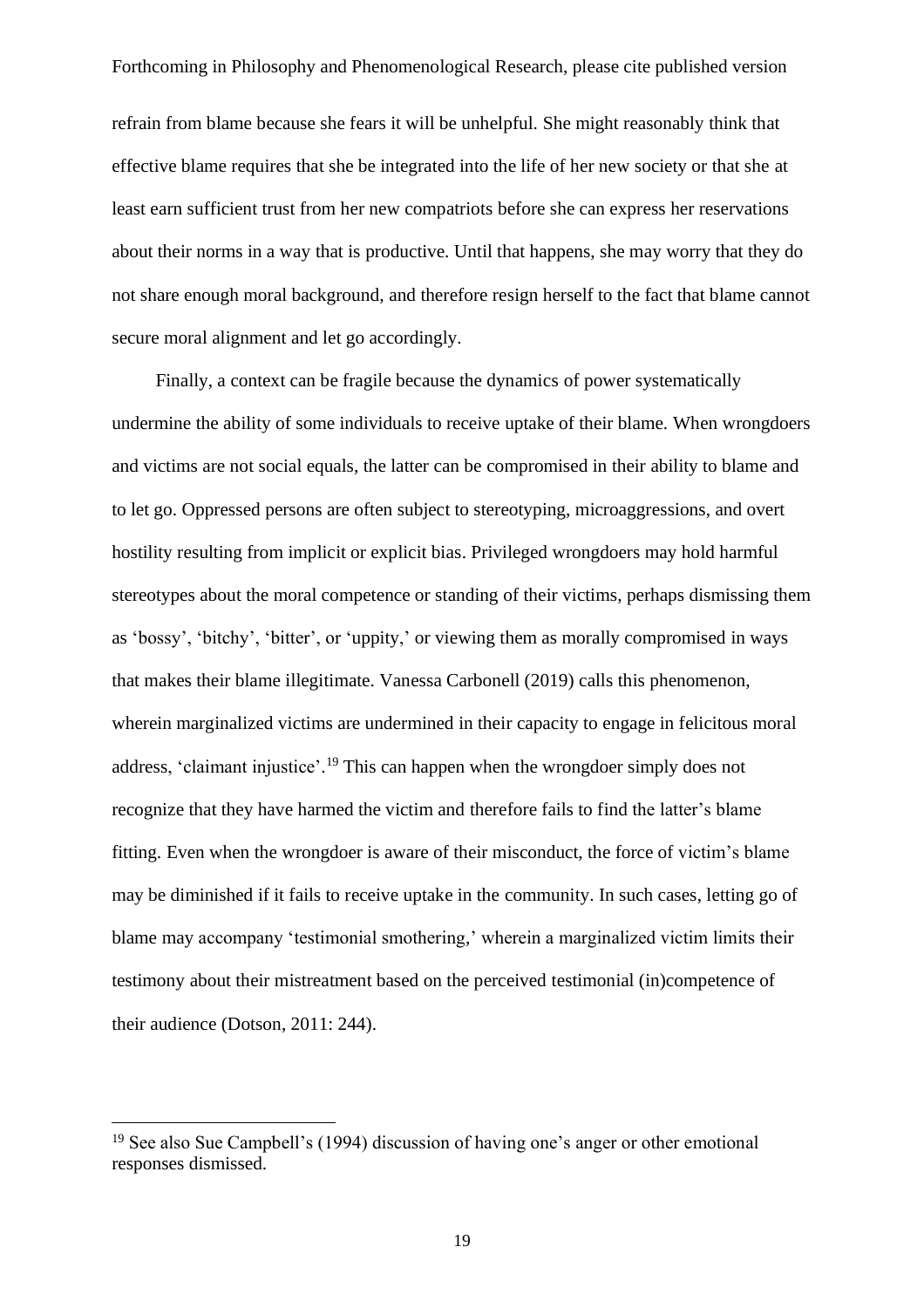While circumstances of oppression most clearly produce and illustrate this kind of fragility, oppression is not necessary. It can occur wherever blame is likely to be dismissed or disregarded and that can happen wherever there are ingroups and outgroups. For example, a group of religious believers may dismiss blame directed at them by apostate group members, whether because they discount their moral authority or because they take apostates to have lower moral status. The same can happen when a community is dominated by members of one political party, especially when the political issues the community cares most about are strongly polarized.

### **5.3. Alignment Reasons**

Sometimes continuing to blame is not worth it because it is *unnecessary*. More specifically, it is not needed in order to bring the offender back into alignment with respect to the values that they contravened. In fragile contexts, people may let go of fitting blame because it is likely to be ineffective in securing moral alignment. In other contexts, though, blame may not be needed. It is not always necessary to blame those with whom one already has a significant relationship, like friends, romantic partners, or family members. Suppose a friend misses an important meeting without a good excuse and without making much effort to apologize. One might reasonably blame them for their culpable tardiness, but decide to let go of that blame. Friends and romantic partners wrong each other against a background of shared history and mutual understanding where trust in, or the reliability of, others is stable. These facts can make blame seem not worth it, not because the friend is unimportant or the context is fragile, but precisely because they are important and the context is robust. Because they are friends, understanding is likely to be forthcoming. Close relationships are not guarantors of alignment, but one can often maintain a harmony of moral understanding and motivation without the sting of blame.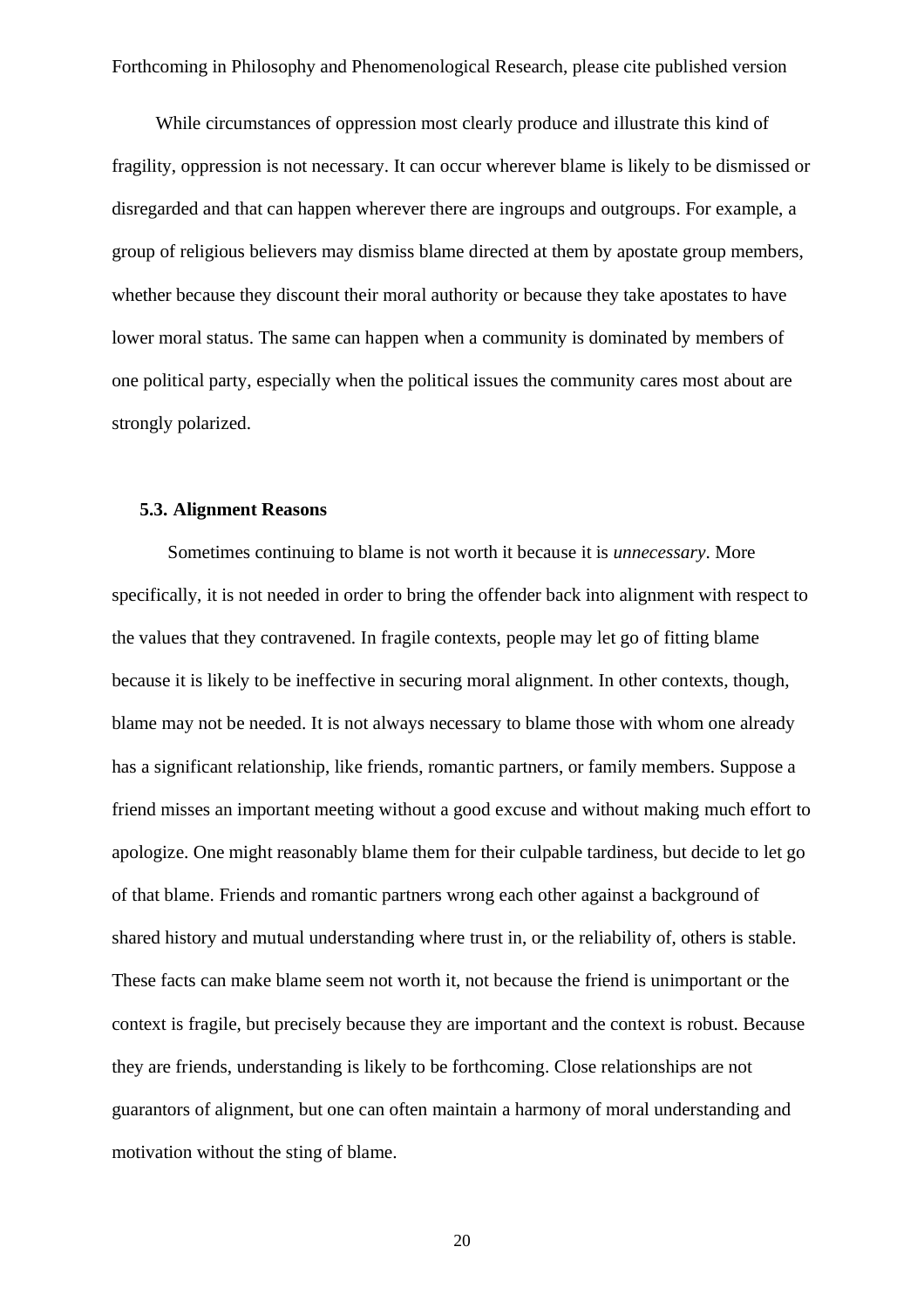Similarly, one can let go of blame not because one can rely on the wrongdoer to realize on their own that their behaviour was wrong, but because one can rely on third parties to intervene. For example, Salman might be the subject of racist 'banter' by his boss David. It would be fitting for Salman to blame David, but Salman knows David is fragile and gets defensive when called out. However, Salman also knows that his white friend, Sarah, is a reliable ally in these situations and will confront David. Salman's relationship with Sarah, and his ability to rely on her, means he can let go because moral alignment (between David and himself) will be forthcoming, even if he is not the person whose blame brings it about. (Notice that in this scenario the context is fragile, but alignment is secure.)

One might object that letting go for these alignment reasons is better understood as a kind of forgiveness. Anticipated alignment seems more like a reason to forgive than like other reasons to let go.

However, two points are worth noting here. First, we should expect similarities between different ways of overcoming fitting blame and we should expect some forms of letting go to be more similar to forgiveness than others. But these similarities do not undermine the distinctiveness of letting go as a practice. Second, the worry cuts both ways. Based on their similarity, one might equally well argue that some purported forms of forgiveness are better understood as examples of letting go for alignment reasons. At a taxonomy's blurred edges, it is better to focus on concrete differences.

Nonetheless, we can still ask whether alignment reasons to let go of blame are better understood as reasons to forgive. A case might be made for this view. Consider the phenomenon that Miranda Fricker (2019) calls 'proleptic gifted forgiveness.' A victim offers proleptic gifted forgiveness when they think blame is 'redundant' because forgiving would be as, or more, effective at bringing the wrongdoer back into moral alignment. One might think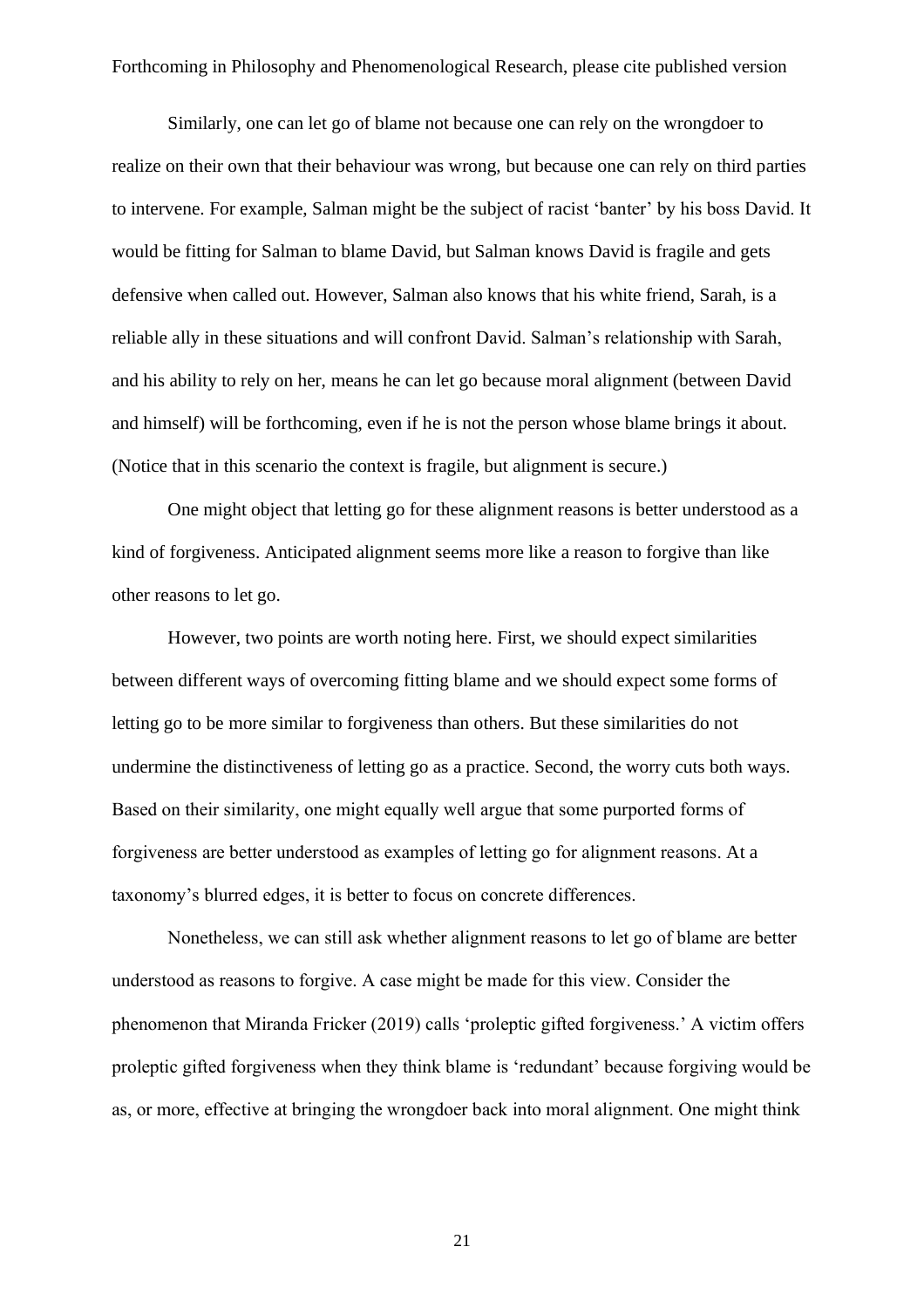Forthcoming in Philosophy and Phenomenological Research, please cite published version that what we have described as letting go of blame for alignment reasons is better understood as a version of this form of forgiveness.<sup>20</sup>

However, despite their similarities, there are important differences between gifted forgiveness and letting go. Gifted forgiveness aims to *bring about* moral realignment, is bi/multilateral, and is typically communicated to the wrongdoer. Letting go for alignment reasons, in contrast, merely *anticipates* moral alignment, can be unilateral, and need not be communicated to the wrongdoer.

The causal role of one's orientation to blame lies at the heart of the matter. The person who 'gifts' forgiveness wants alignment to happen *because* of their gifted forgiveness. They would be frustrated if alignment was secured on the basis of another reason. For example, Hal might mistakenly think that because Bernice no longer blames him, she does not grasp the significance of his wrongdoing. Hal feels guilty due to his perceived luck in avoiding her wrath, and recommits to upholding the norms he violated because of that guilt. In such a case Bernice might feel frustrated by Hal's misunderstanding insofar as she intended her forgiveness to bring him back into the moral community.

Letting go is not directed in this way. If Bernice lets go, she does so because she thinks that other factors will ensure realignment in the absence of her blame. Perhaps she is close with Hal and knows he is prone to recognize and reflect on his moral failures and to

 $20$  Fricker describes a second form of gifted forgiveness, which she calls 'distributed gifted forgiveness' (2019: 256). The idea is that Laurencia is able to forgive Pilar on the basis of the wider moral alignment between Laurencia and her community, rather than the alignment between Laurencia and Pilar. The community supplies 'the moral affirmation of shared understanding' to the victim even in cases where the offender is unable or unwilling to do so (2019: 256). The phenomenon we have described is different in that the reason for letting go is the anticipated (re)alignment of victim and wrongdoer. We would actually question whether distributed gifted forgiveness is a form of forgiveness at all. The fact that Laurencia and her community are morally aligned does not seem to give Laurencia any reason to change her view of Pilar. If anything, Pilar's persisting misalignment is a reason to continue blaming or a resignation reason to let go. There is much more we could say about both types of gifted forgiveness, but that discussion deserves more attention than we can give it here.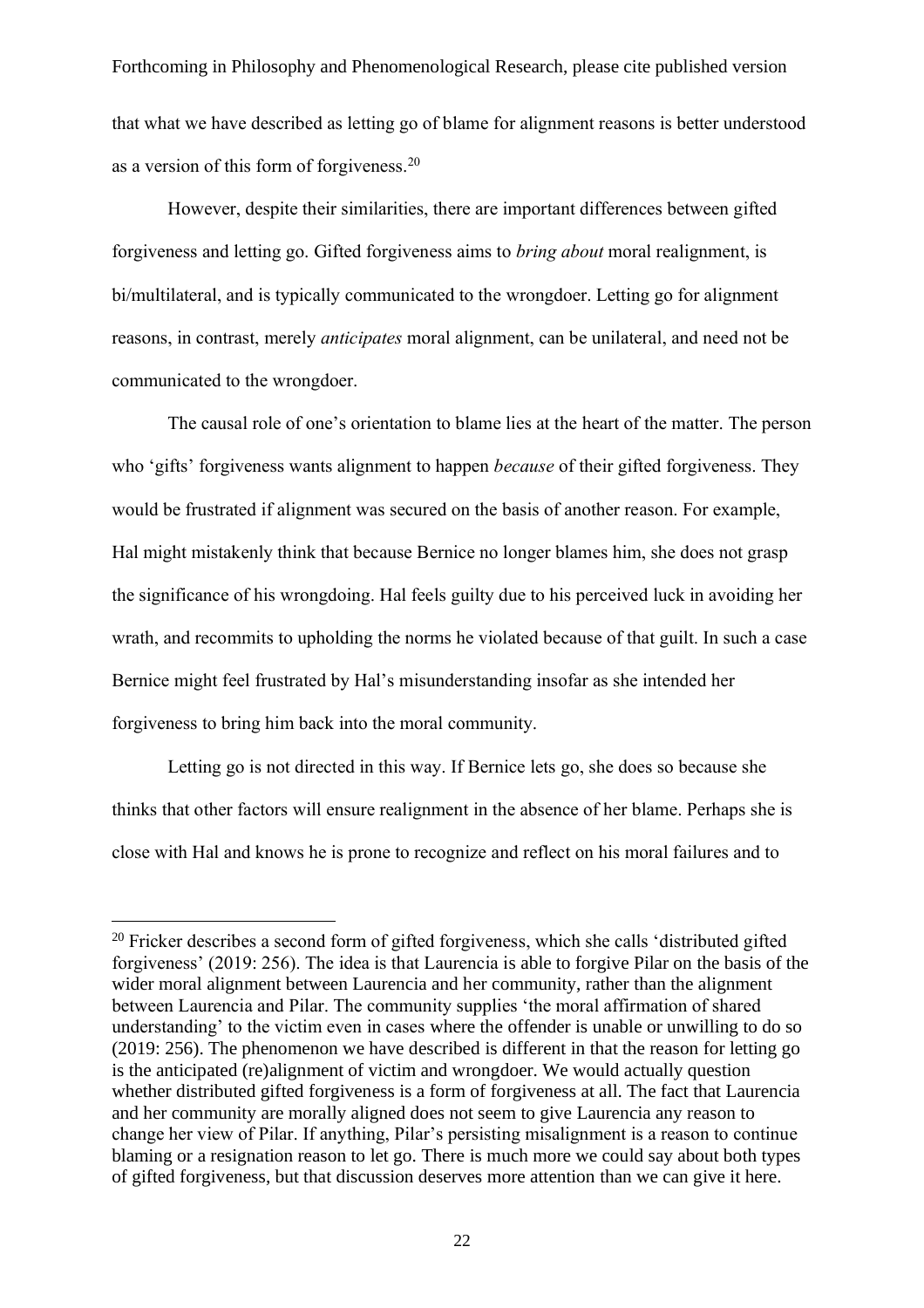feel remorse long after the event. Bernice would not worry if Hal's realignment resulted from her letting go; indeed, she does not even need Hal to know that she's let go of blame. This unilateral, and potentially private, dimension of letting go has its advantages. In such cases, Bernice's 'gift' of forgiveness may appear to Hal as pitying or sanctimonious, while her implicit (and silent) trust might allow him the space to reflect and reform on his own.

Fricker's account of gifted forgiveness, or something like it, may seem to challenge our account, but closer inspection shows both that letting go for alignment reasons and gifted forgiveness are different, and that letting go may have distinct advantages. <sup>21</sup>

### **5.4. The Mechanism of Letting Go**

Thus far our positive account of letting go has been an account of the reasons one might have to let go of fitting blame rather than forgive. However, one might want more from a positive account of a practice. The aim of this section is to give an account of the *mechanism* of letting go—as one might expect from an account of forgiveness.

What is going on mentally when a person lets go of blame? There are two ways of understanding the mechanism. Both start with the claim that, when a person lets go, they are responding to reasons to let go, they are motivated by those reasons, and their responsiveness results in sufficiently overcoming their blame.

The first way of elaborating this basic description is to say that a person who lets go of blame is no longer (or is much less) disposed to blame the offender for that offense. (This need not affect their disposition to blame *other* individuals and or the same individuals about

 $21$  We have discussed Fricker's view as one version of a more general worry, but there are independent reasons to resist her conception of forgiveness (Milam, 2019b).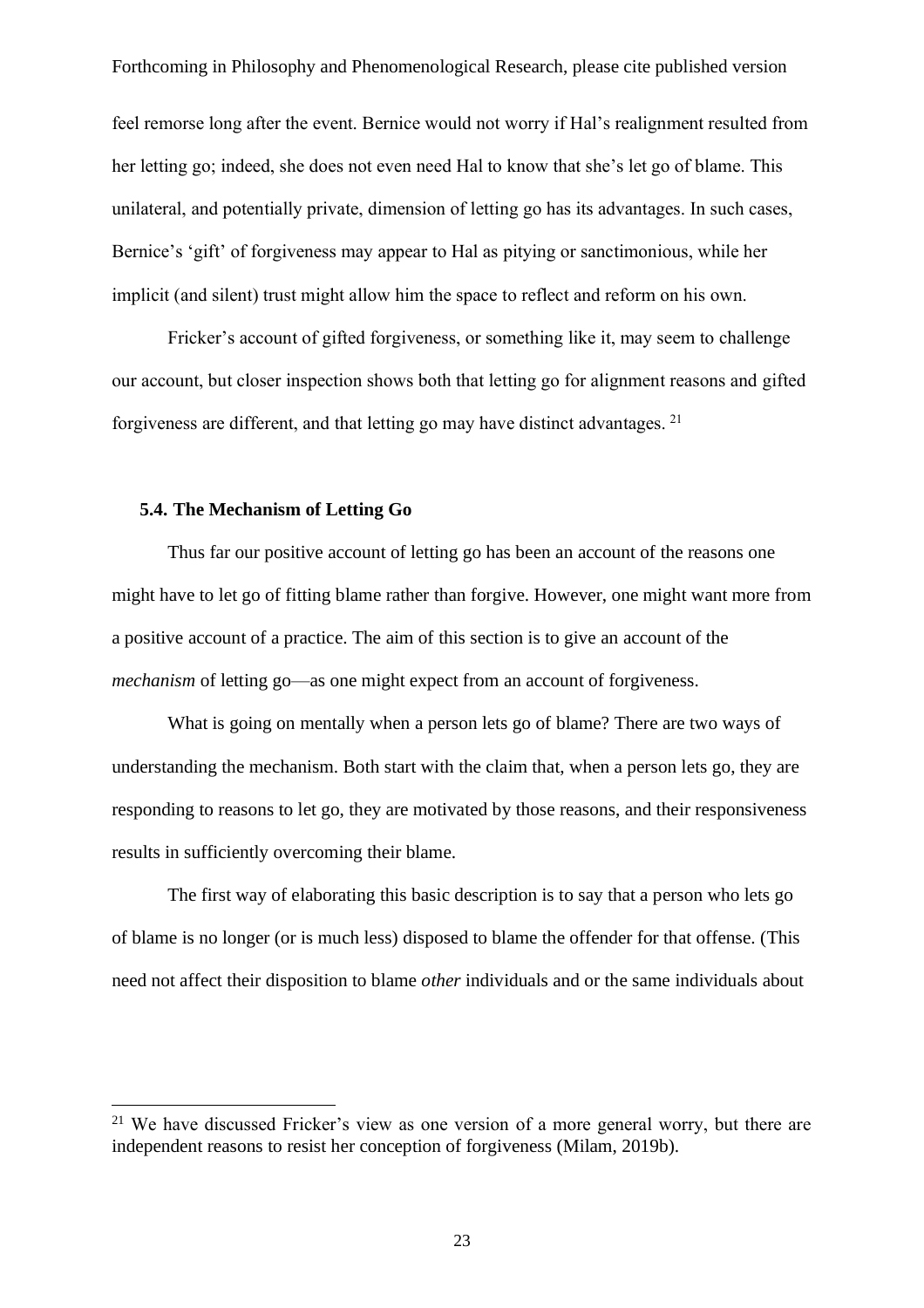Forthcoming in Philosophy and Phenomenological Research, please cite published version *other* offenses.) Probably we cannot say *how much* one's disposition to blame must diminish, but that shouldn't speak against the view.

The second way of describing letting go is to say that a person remains just as disposed to blame the offender for their offense, but that this disposition is masked rather than eliminated or diminished—in the same way that a sugar crystal coated in plastic remains disposed to dissolve in water, but is not actually likely to dissolve. One reason to favor this second view is that it allows us to distinguish the mechanisms of forgiving and letting go. When a person forgives, their reasons respond to blame's success in realigning the parties and resolving the conflict, and the disposition to blame disappears or substantially weakens as a result. When a person lets go, their reasons respond to blame's failure to resolve the conflict, but, while the disposition to blame remains, it is blocked by these other factors perhaps in the way that blame can be blocked by being perpetually distracted. In short, reasons to let go function like the plastic coating on a sugar crystal (blocking dissolution to diminish the likelihood of dissolving), while reasons to forgive function like water on a sugar crystal (dissolving it so that it is no longer disposed to dissolve). This description also seems to fit our experience of forgiving versus letting go. When an offender gives one a reason to forgive—e.g., when they appear remorseful, apologize, and demonstrate their care and regard—one's blame begins to dissolve. When an offender or situation gives one reason to let go—e.g., when one realizes that it is too much of a burden or resigns oneself to being dismissed—one's blame does not dissolve; instead, one must actively put it away, move on, or get over it. All of these descriptions suggest a process of blocking blame from playing its usual psychological role given its inability to play its usual normative role.<sup>22</sup> We favor this second description.

 $22$  Thanks to Jay Odenbaugh for suggesting we explain the mechanism of letting go and to John Eriksson for suggesting this account.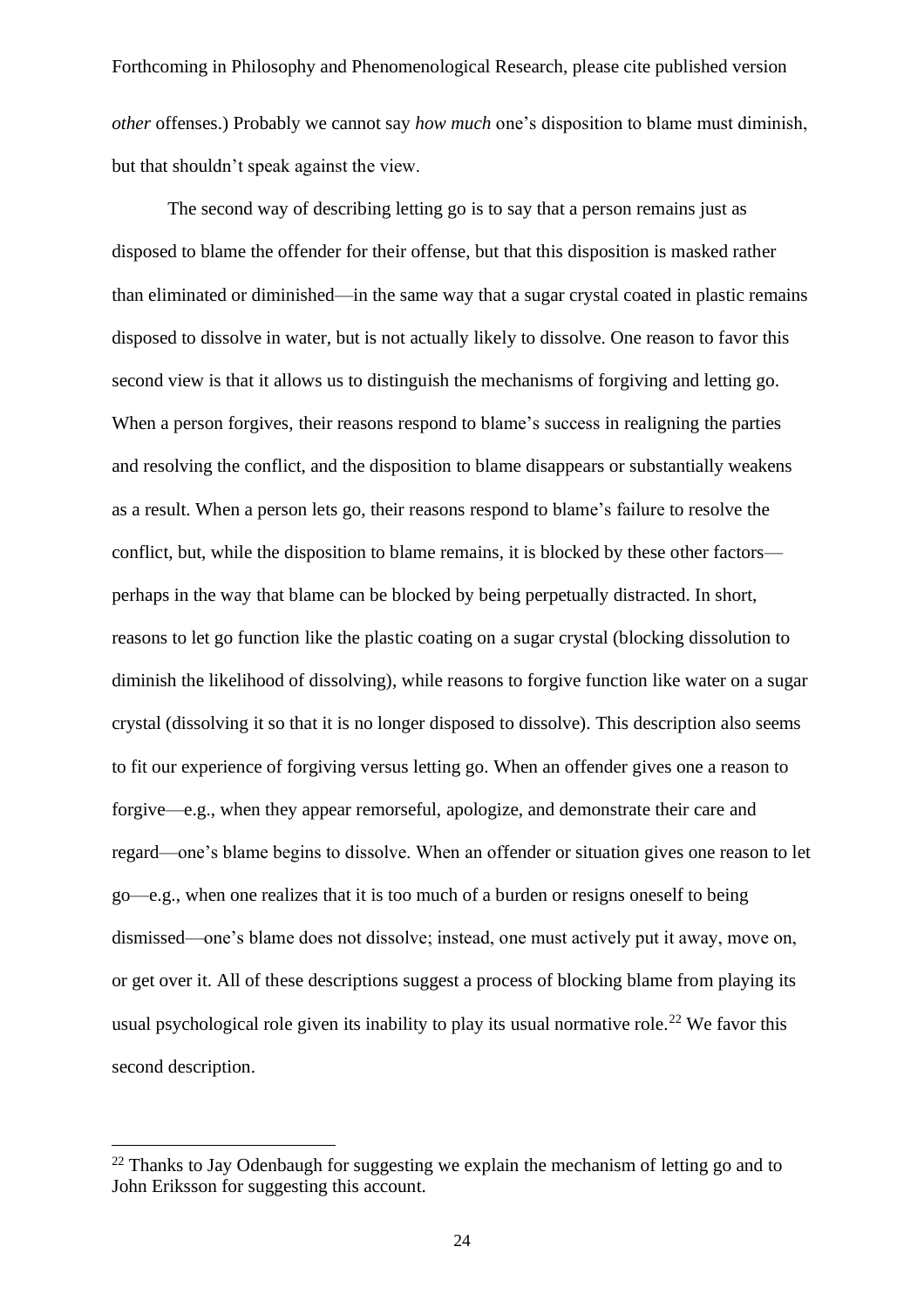#### **5.5. Letting Go of Private Blame**

In this paper we focus mostly on public blame, but one might wonder how our account of letting go applies to private blame. Generally, one might ask what other-directed reasons one could have to let go of fitting private blame. Specifically, it seems that private blame is less likely to be problematic either in terms of its consequences or how it is received. Our account has two things to say about private blame, both of which allow that one may have less or weaker reason to let go of private blame than to avoid expressing it publicly.

First, private blame can affect others indirectly. For example, one who blames privately may nonetheless experience a change in how they are disposed to treat the offender or other objects of their blame. We should not underestimate these indirect effects, whether on others or the blamer herself. While private blame may galvanize a victim's spirit of resistance, it can just as easily fester and rankle. Second, many of the reasons to let go that we describe also apply to private blame. Private blame can be burdensome and painful, even if one is not also struggling with others' reactions to it. Likewise, the fact that others dismiss one's blame is not just a reason to refrain from expressing it; it is—or can be—a reason to let it go entirely because how one experiences blaming depends not just on how others *are* responding to it, but on how one believes they *would* respond.

### **6. The Value of Letting Go**

Letting go is a recognizable part of life. It is clearly something we do. We let go for particular reasons, in response to particular situations of moral conflict, and often with particular aims. And these are often good reasons to do so. When it accomplishes these aims, letting go can be good in the ways we have described: therapeutic, liberating, beneficent, and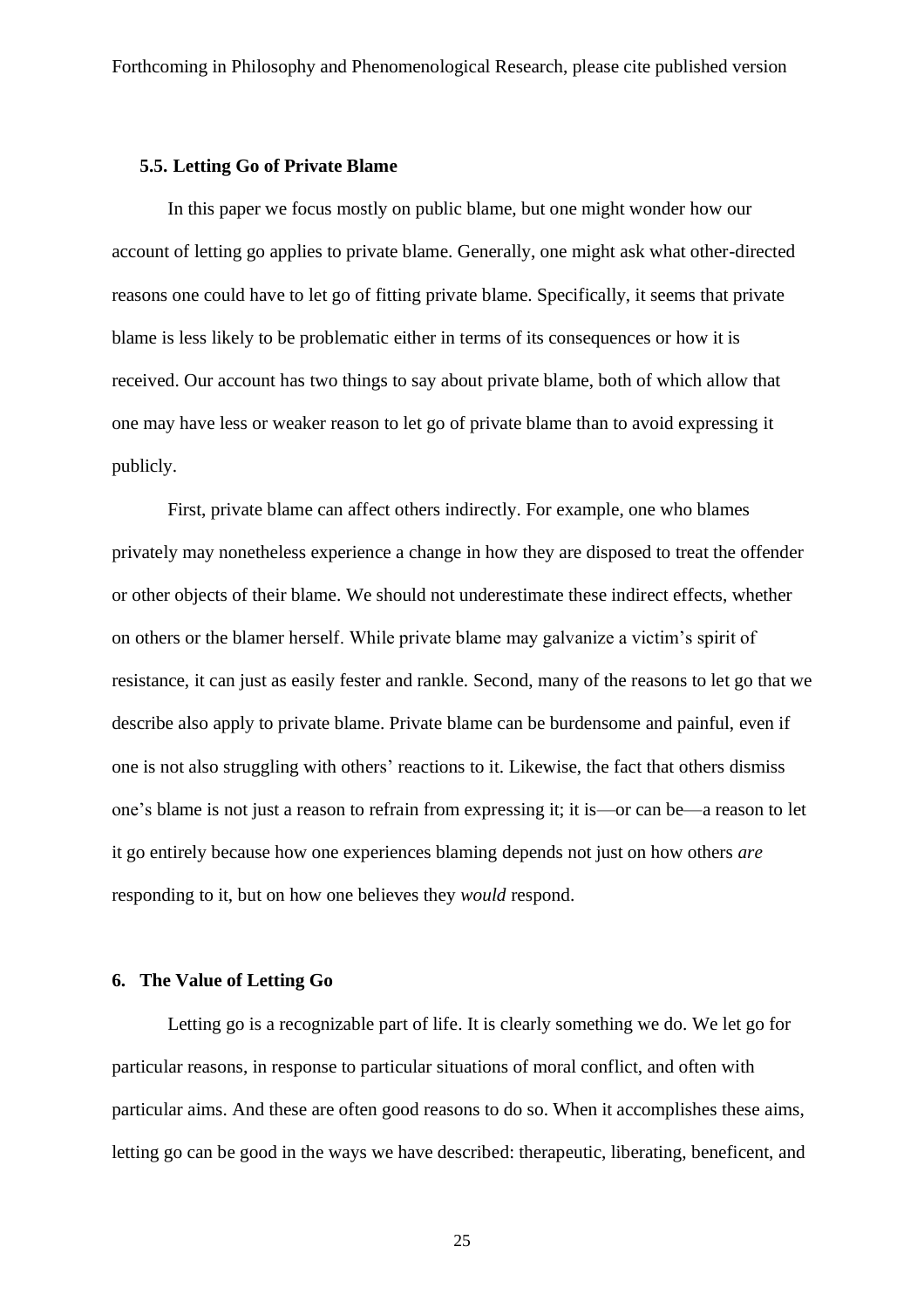even virtuous. While it has typically been portrayed as something one does for self-interested, therapeutic reasons (Allais, 2008; Pettigrove, 2012; Wallace, 2019), we have shown that letting go of blame is more complex than this, and that people can do it for reasons that are sensitive to the wrongdoer, third parties, groups, or features of the social context.

Given this complexity, we should not expect letting go to be morally straightforward. Like any moral practice, including blame and forgiveness, it has risks and limitations: we can let go mistakenly, lazily, carelessly, harmfully, wrongfully, out of contempt, and in ways that condone misconduct. It is important to let go in the right ways, so we need an ethics of letting go, and developing such an ethics, requires that we be able to identify it, distinguish it from other phenomena, and understand it well enough to do it thoughtfully and purposefully.

There is clear prudential value in letting go of blame in contexts where it is emotionally demanding and there can be moral value in doing so to avoid harming an earnest and morally fragile wrongdoer (overriding reasons), avoid misunderstandings or cycles of blame (resignation reasons), or to nurture mutual trust in a group of erstwhile strangers (alignment reasons).<sup>23</sup> Nonetheless, we must consider the risks and limitations of letting go.

## **6.1. Wrongful Letting Go**

Humans are morally fallible and our moral failures take various forms and can implicate our attitudes, intentions, character, and values.

*Malicious letting go*. Sometimes one lets go of blame in order to harm or manipulate another—e.g., out of spite or to hurt someone. Letting go can express attitudes of disrespect or indifference, discount or deny the offender's agency, or serve as a kind of moral 'silent

 $23$  This is not to deny that anger remains fitting (or 'apt') even when one has other reasons to let go (Srinivasan, 2018) or to claim that any particular reason to let go is decisive.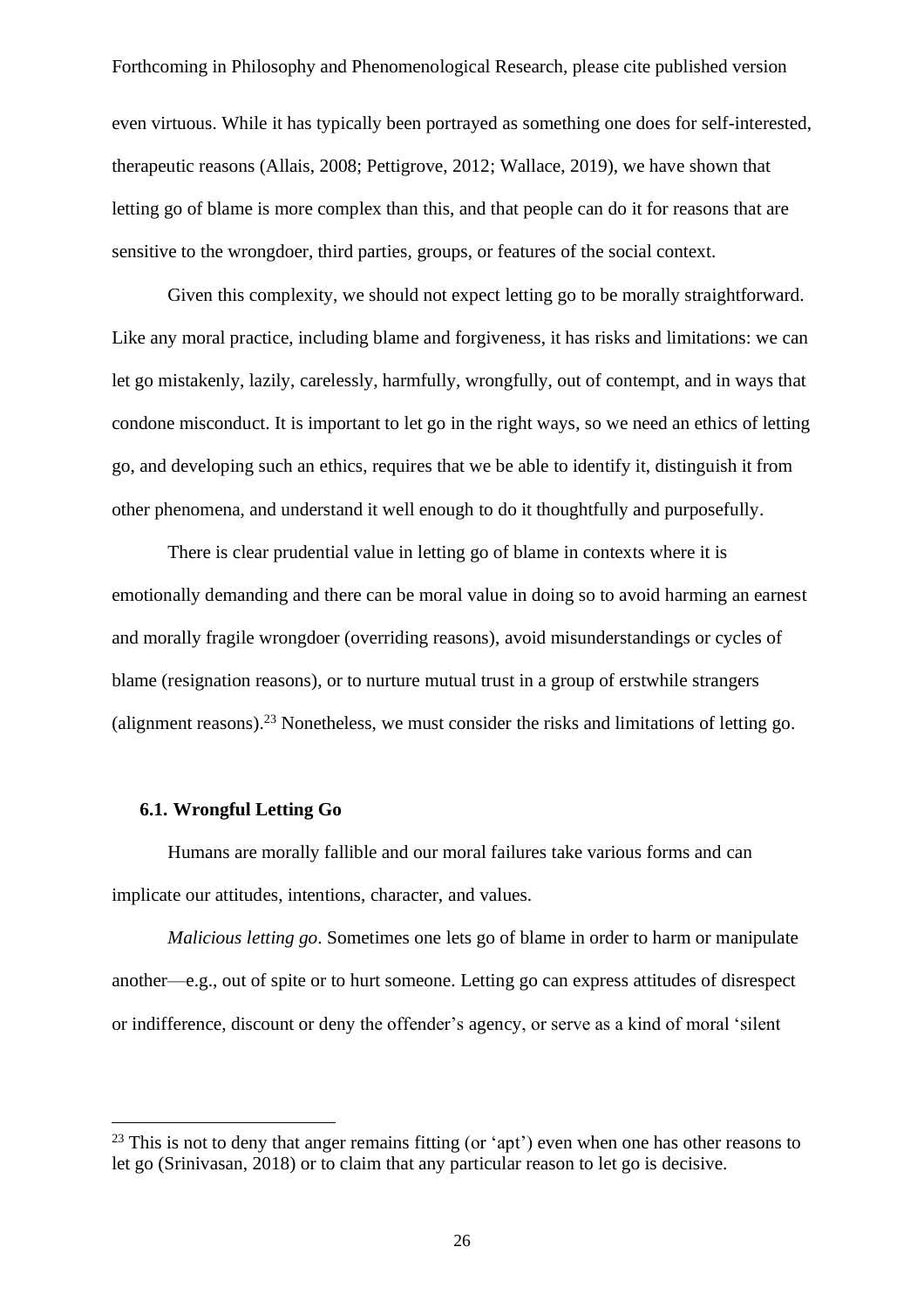Forthcoming in Philosophy and Phenomenological Research, please cite published version treatment' in an attempt to derail other moral interactions and obstruct pathways to moral repair.

*Condoning letting go*. Sometimes a person lets go of fitting blame out of a desire to avoid social awkwardness or in order to intentionally curry favor with the wrongdoer, or a relevant third party (Hughes, 1995). Condoning letting go can be cowardly or obsequious, as one is disengaging from or failing to stand up for morality out of weakness or selfishness. Nor is it objectionable solely in virtue theoretic terms. Condoning fails to meet the legitimate demand that the offender be made to account for their offense and repudiate it.

*Contemptuous letting go*. Sometimes one lets go because of a belief that one is superior to others in some way and that it is therefore beneath one to blame them for their wrongdoing. Macalester Bell describes Aristotle's *megalopsychos* and Nietzsche's noble man as holding beliefs about their status that lead them to passively contemn others (2013: 139, c.f. Griswold, 2007a: 15). Similar ideas can be found in the Stoics (Griswold, 2007a: 12-13) and the early Church Fathers (Konstan, 2010: 139). These figures may be disposed to let go of fitting blame because they view others' misdeeds as trivial or unworthy of their notice. Arguably, this attitude manifests the vice of arrogance or the cluster of vices which Bell labels 'superbia' (2013: 96-110). Nor must one read Aristotle or Nietzsche to witness contemptuous people shrugging off blame toward those they contemn.

*Negligent letting go.* Sometimes one appreciates that one has been wronged, blames the wrongdoer, but is unwilling to sustain blame through an extended process of moral engagement. In such cases, if one lacks a good reason to let go—e.g., if it would be effective and not excessively burdensome—then one may wrongfully let go out of laziness.

*Mistaken letting go*. Sometimes one misunderstands the reasons one has to let go. One might overestimate the emotional effort or psychological difficulty of blaming someone and let go when blame would have been relatively effortless. One might underestimate an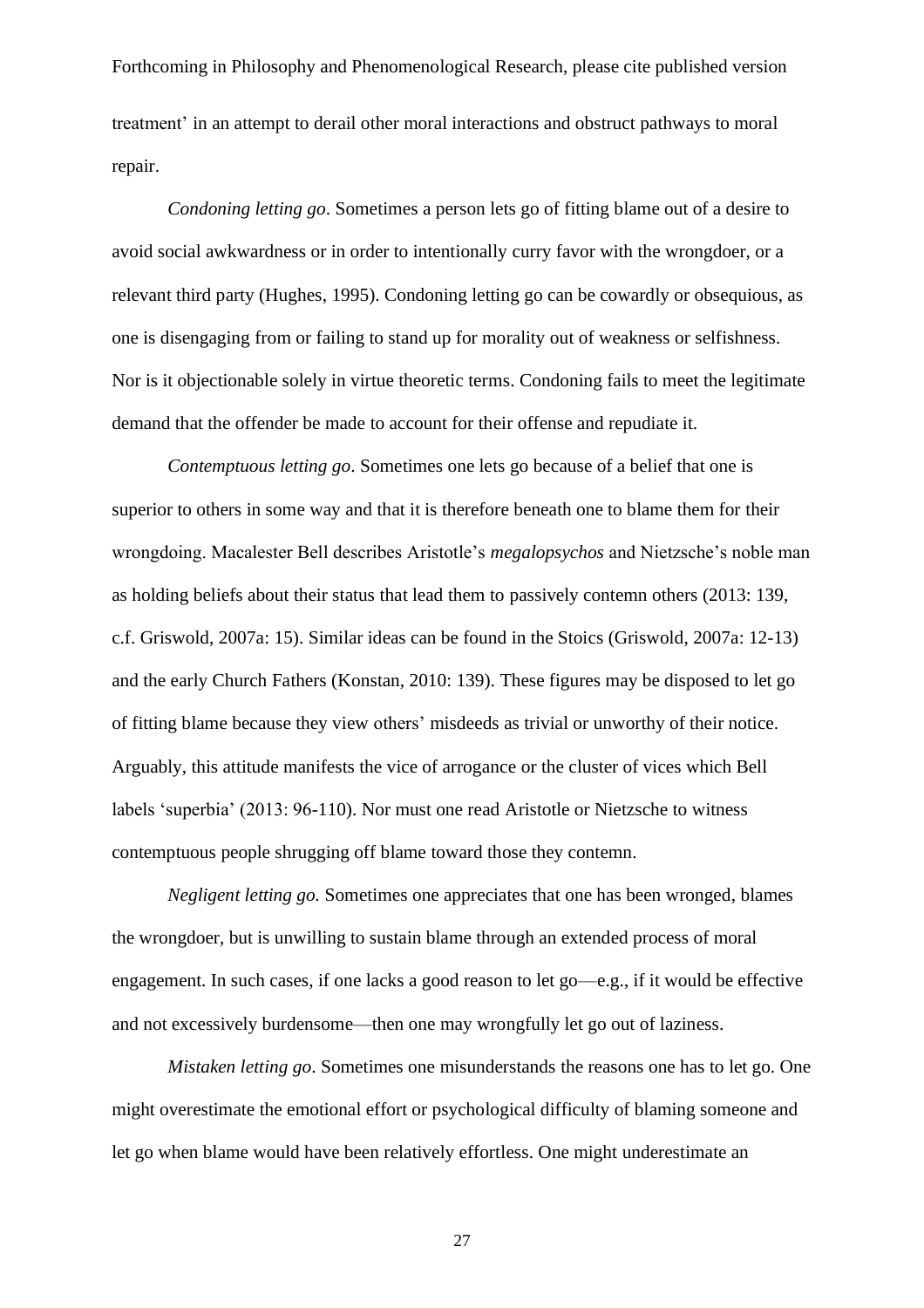offender's ability to understand the significance of their actions and mistakenly think that blame would be ineffective. Or one might mistakenly assess a context as fragile, perhaps believing there to be a substantive difference in worldview when actually there is significant overlap of moral and cultural norms. Such mistakes are not necessarily blameworthy, but they can be, just as a policy maker (or ethicist) can culpably overestimate the utility of implementing a policy that requires infringing the rights of some for the benefit of others.

In each of these cases, one lets go because one judges that continuing to blame isn't worth it—whether because one is mistaken, lazy, contemptuous, obsequious, or hostile to the offender. One recognizes that blame is fitting and efficacious, but is unwilling to sustain it. These are reasons to let go, but they are not good (enough) reasons to let go in the circumstances. Whether they reflect malice, lack of care or regard, or a culpable assessment of the risk, they demonstrate the pitfalls both of blaming and letting go of blame.

Such risks may tempt one to think that letting go of blame should be avoided. However, as we have argued, one can have good reasons to let go and failure to do so can also be inappropriate. Nor is letting go unique in posing a moral hazard; blame and forgiveness are also risky, but we recognize that they are sometimes worth it. We must approach both blaming and letting go of blame mindful of the risks of each. It is vital that we attend to other agents, to circumstances, and to how letting go may shape our characters.

#### **6.2. Oppression and Letting Go**

In the previous section, we considered the kinds of reasons one might have for letting go. In this section, we have considered how a person might let go wrongfully. But these are not the only factors that bear on the value of letting go. Social position can influence both the reasons one has to let go of blame and the significance of letting go in one's life.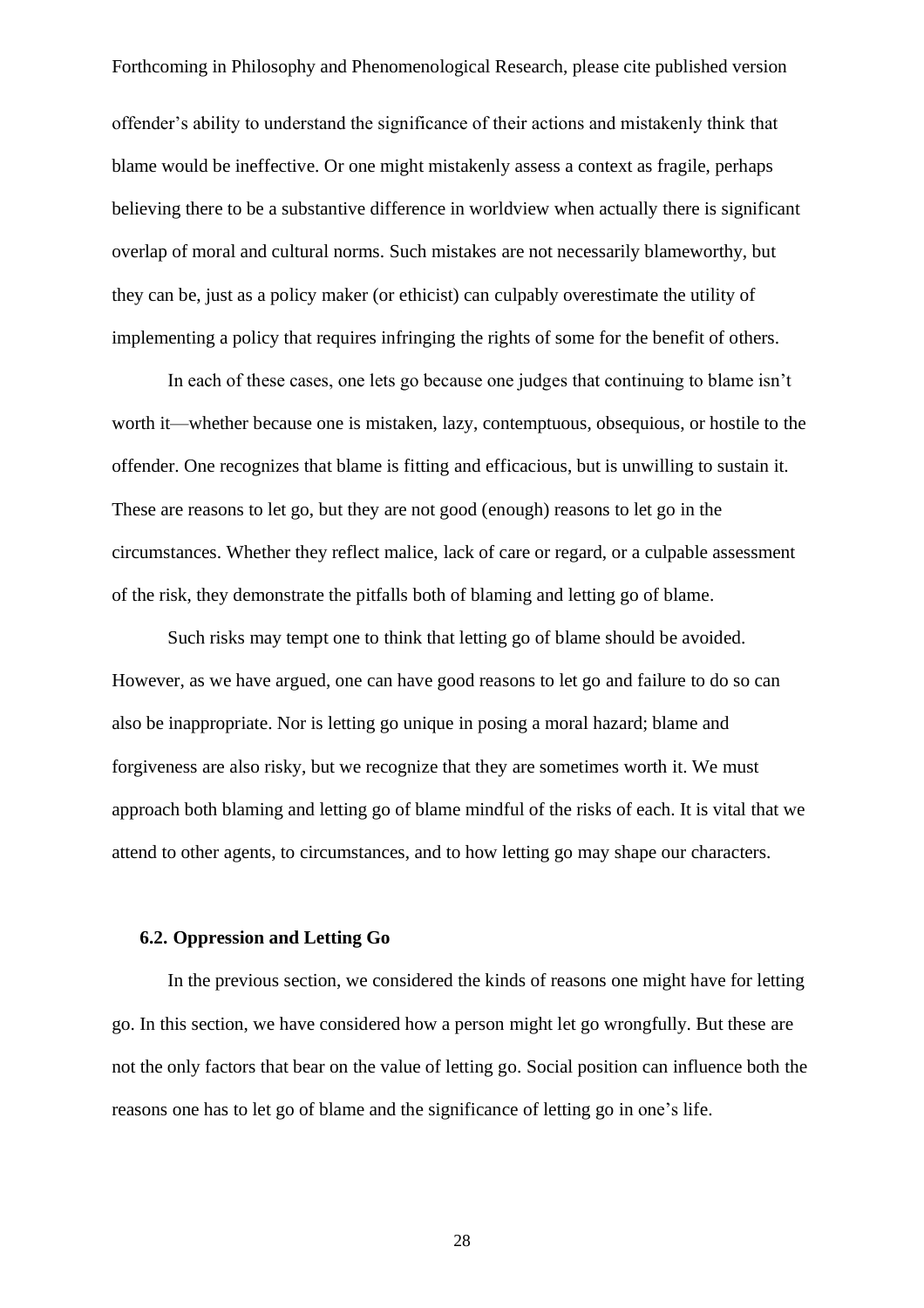One is more likely to be in a position to let go for overriding or resignation reasons if one is more likely to be burdened by the emotional effects of blaming.<sup>24</sup> Members of oppressed groups are likely to bear such burdens for two reasons. First, they are more likely to be wronged in virtue of their perceived group membership, whether via stereotyping, microaggressions, discrimination, or overt hostility. Second, they are less likely to secure uptake for their fitting blame, making it less likely to be effective. For example, many people downplay or deny the prevalence and significance of microaggressions. Likewise, stereotypes—that members of some group are angry, bossy, bitchy, or bitter (Campbell, 1994)—can leave oppressed people struggling to secure uptake because their blame is taken to be somehow illegitimate.

More privileged people, by contrast, are less likely to be victims of systemic wrongdoing.<sup>25</sup> As a result, they are less likely to (need to) blame others, and so less likely to be burdened enough by blame to (need to) let go of blame for overriding reasons—in response to persistent wrongdoing—or resignation reasons—in response to its perceived futility. Moreover, it is a likely benefit of privilege that third parties and the moral community generally are more likely to take one's blame seriously and believe it to be justified. For example, privileged people who report supposedly suspicious behavior by people of color are believed by other privileged people and experience relatively easy uptake of their moral concern (Eberhardt, 2019).

<sup>&</sup>lt;sup>24</sup> One might choose to relinquish fitting blame in contexts of sustained oppression due to the harmful impact of what is, for them, a 'burdened virtue' (Tessman, 2005).

 $25$  Privilege and oppression is not a simple binary. Oppression comes in degrees and the fact of intersectional identities means that most people will be members of at least one oppressed group. Nonetheless, while it is therefore more accurate to speak of *more* and *less privileged* people, there are significant differences in the degree of privilege between groups and it is not misleading to describe some people as more (even much more) likely to experience many forms of mistreatment.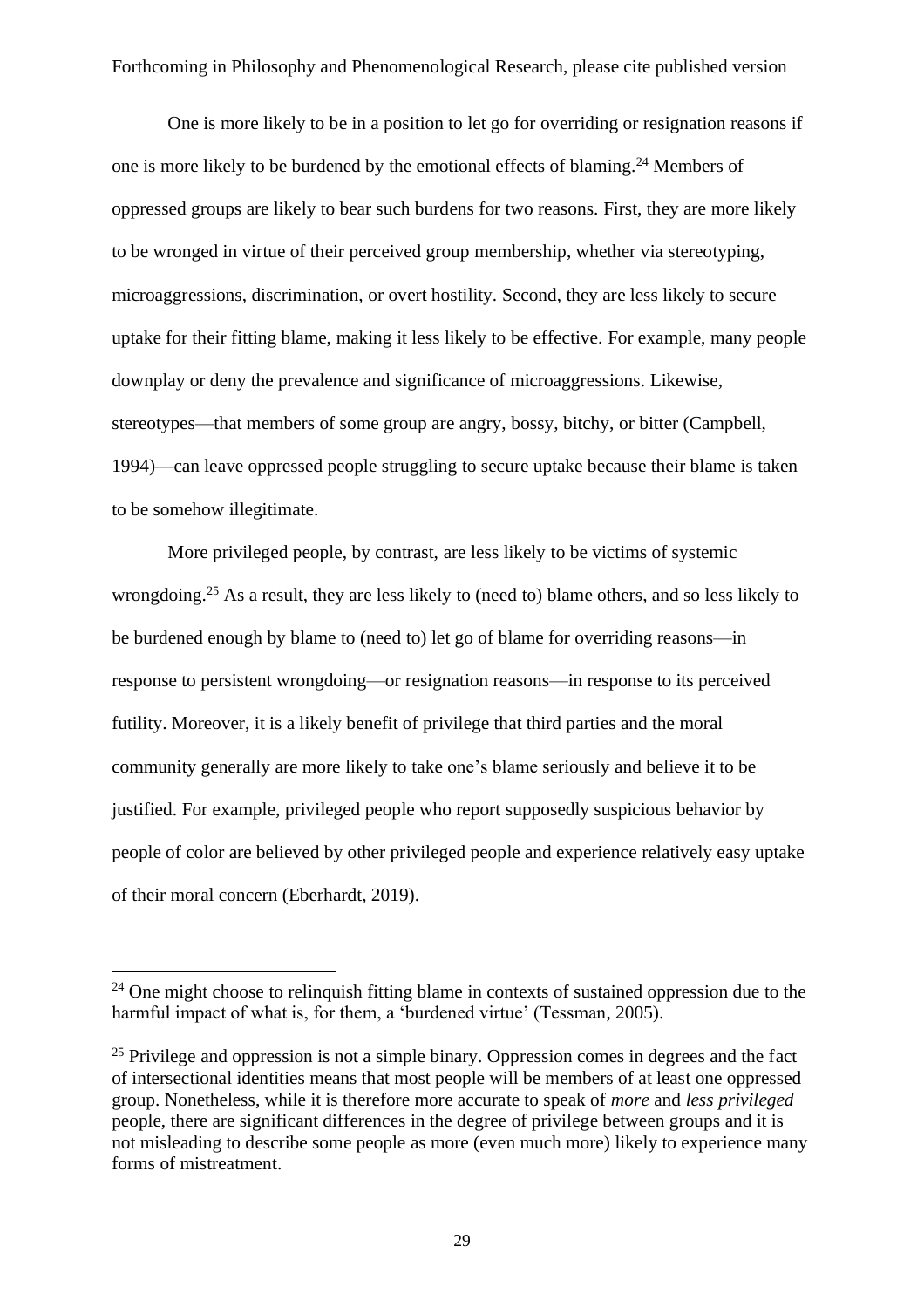Attention to these dynamics reveals a double bind. On the one hand, oppressed people have more and stronger reasons to blame and continue blaming those who mistreat them. At the same time, though, they encounter proportionally more reasons to let go of blame, as a result of their personal experience of blaming and finding themselves in fragile contexts where they lack uptake—though, they may also face obstacles to uptake when they let go. Thus, those for whom letting go of blame might be most personally useful—e.g., as a refuge from some of the burden of everyday racism or sexism—are also those who may have the strongest moral reasons to continue blaming.<sup>26</sup>

Finally, grappling with this double bind is itself a burden that contributes to the oppression that some people face; and it is a conflict that more privileged people are less likely to encounter. Privileged people are privileged, in part, because they are fortunate that their ability to let go of blame has proleptic force in bringing about moral alignment. This is a small, but not trivial, luxury to which some have less access.

These are tentative claims and open to empirical disconfirmation. However, we are confident that the ability and opportunity to let go of fitting blame without reservations, the significance of this move in the broader scheme of our responsibility practice, and the power of letting go to effectively bring about moral alignment between victims and offenders, is not distributed evenly within society. As Sandra Bartky said about the ability of oppressed people to respond to shame: When thinking about letting go of blame we must be careful not to "[posit] as universal an agent who is specific and quite privileged, an agent whose social location is such that he has the capacity not only to be judged but to judge, not only to be

 $26$  This is the familiar point that the burden of opposing oppression often falls mostly on the oppressed and fits a plausible description of what a double bind is (Hirji, 2021). The worry is also similar to Regina Rini's concern about the usefulness of proleptic blame towards microaggressors, namely, that the "most effective uses of proleptic blame will probably be directed at people who are already relatively decent" (2021: 198-99).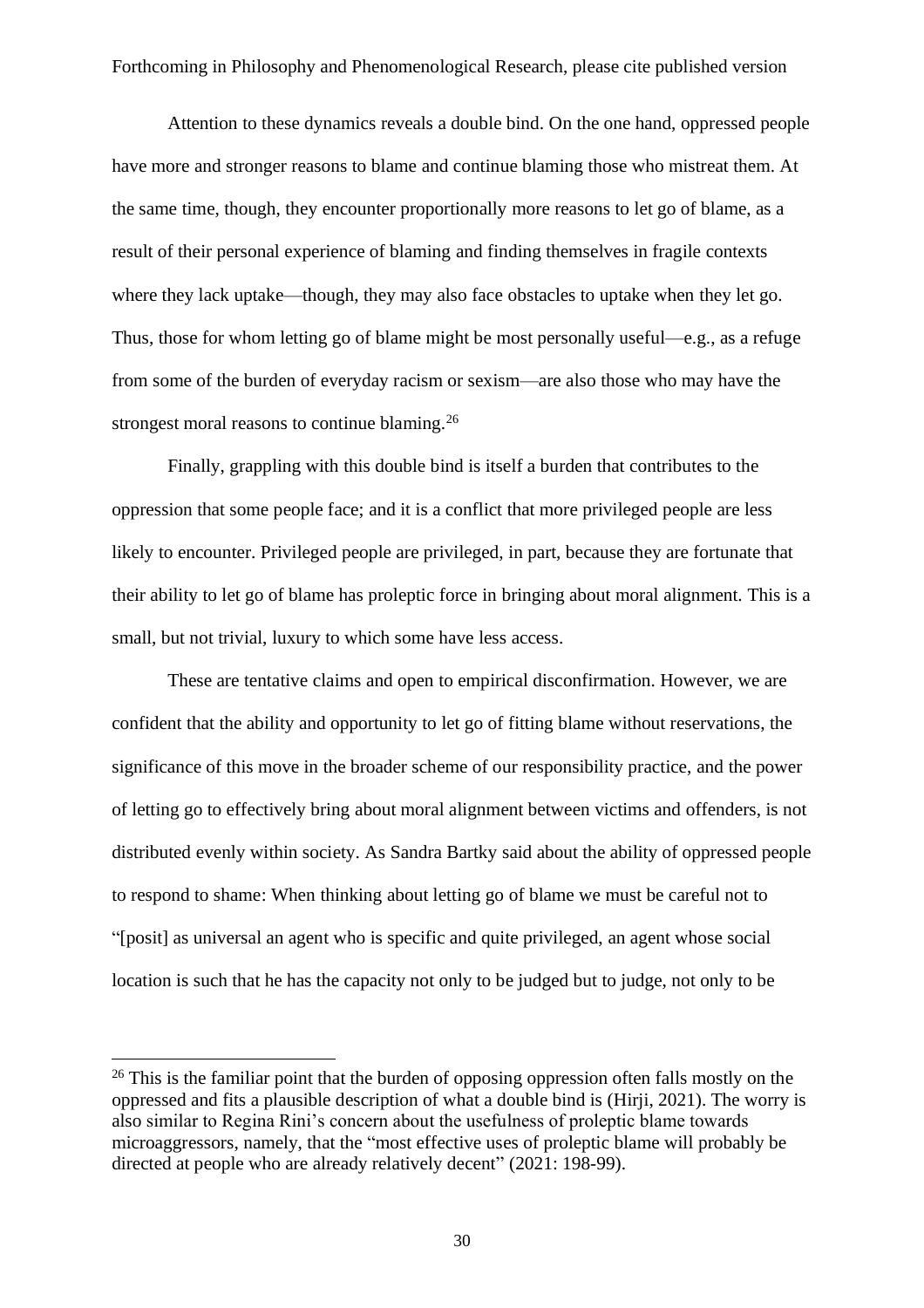Forthcoming in Philosophy and Phenomenological Research, please cite published version defined by others but to define them as well" (Bartky, 1990: 97). Oppressed people are simultaneously hamstrung by their mistreatment, and by their more limited repertoire of socially-recognized responses to their mistreatment.

#### **7. The Significance of Letting Go**

Letting go is a response to moral conflict that has been neglected in philosophical discussions of blame and forgiveness. We have attempted to provide a positive account of letting go, a practice that we believe is as subtle and nuanced as forgiveness or excuse. Our overarching aim has been to distinguish letting go from other ways of ceasing to blame, to develop a more complete positive account of the practice, and to correct some of the misconceptions about it found in the literature. We've argued that, while we often let go of blame for self-interested reasons, many of which are therapeutic, this does not exhaust the purview of the practice. People let go for their own sakes, for the sake of others, and out of a sense that blame won't work or is unnecessary.

That letting go can be a useful response to moral conflict should not be surprising given the complexity of our moral lives and the different challenges and opportunities we encounter.<sup>27</sup> Indeed, reflection on our conflicts suggests that often we cease to blame through a combination of responses. We may realize that an offence was not as bad as we thought (justification), that the person was not entirely responsible for what happened (excuse), but that there is nonetheless something that warrants blame and calls for forgiveness or letting go.

 $27$  Indeed, while we cannot discuss this further in the present paper, another upshot of our account is that it provides an alternative to accounts of forgiveness that strain to capture the variety of ways in which we respond to moral conflict and cease to blame. For example, it allows us to acknowledge the reality and importance of the kind of change of heart Cheshire Calhoun (1992) identifies, but without diminishing the significance of the form of forgiveness she finds lacking.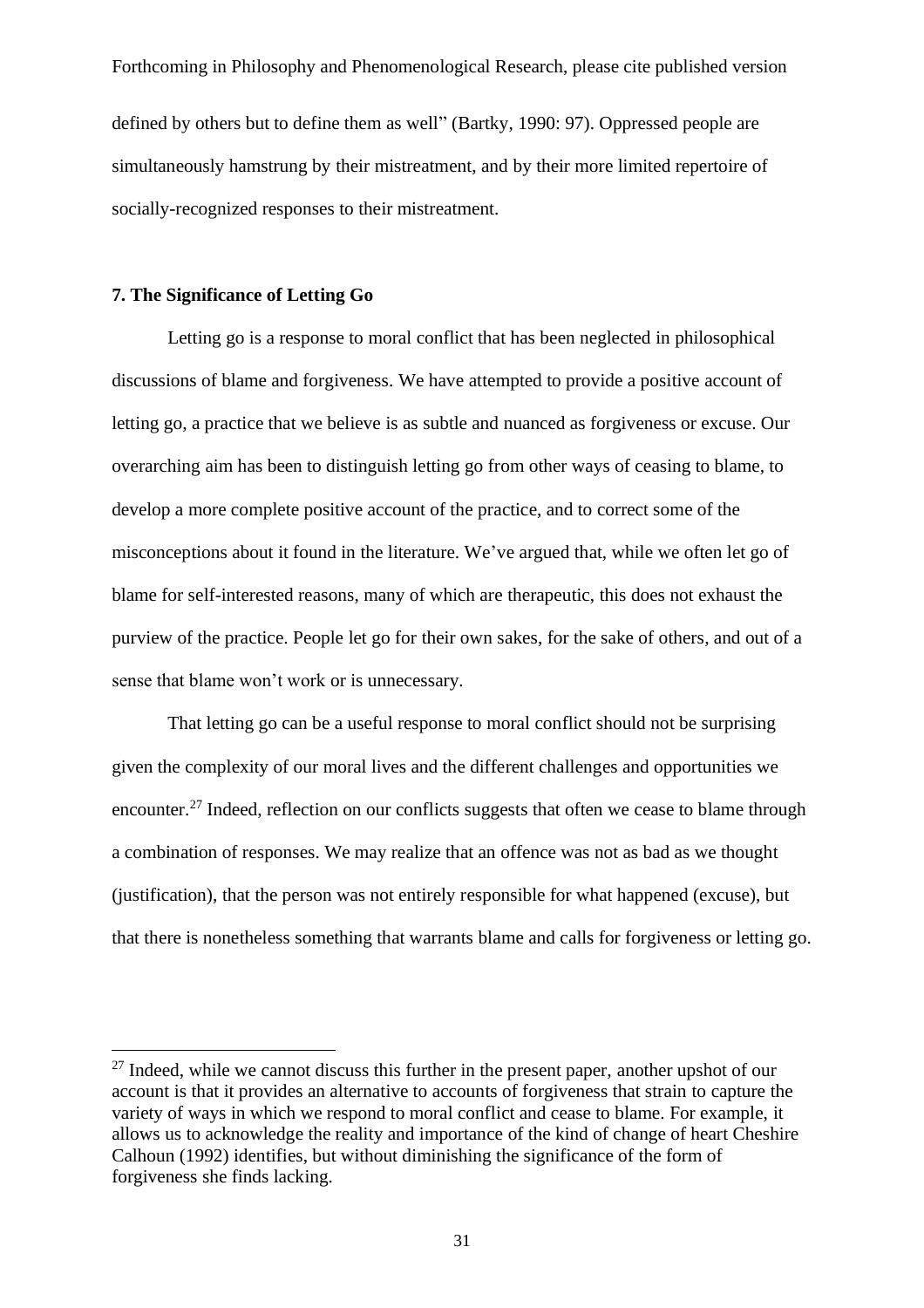However, having a positive account—one that helps to recognise, understand, and practice letting go in a reflective way—is significant in other ways, too. It puts a label on a recognisable but nebulous concept. In doing so, the concept becomes available for both reflective inquiry and application, in the same way that, by distinguishing the "problem that has no name" (i.e., the recognisable dissatisfaction of middle-class women) from unhappiness generally, Betty Friedan facilitated theorising and activism about it (Friedan, 2001: 62-64). This is not to suggest that understanding letting go and understanding Friedan's unnamed problem are comparably significant. Our point is rather to illustrate how identifying and describing a previously hidden or nebulous phenomenon can help us to understand the world better and act in light of that understanding.

Finally, a positive account of letting go supports a plausible view of the value of forgiveness. Accounts of the nature of forgiveness are susceptible to two kinds of mistake. First, by failing to distinguish between forgiving and letting go, they render themselves unable to explain the value of forgiveness. Western societies valorise forgiveness, but its moral significance and the admiration we have for those who forgive are in tension with the view that we forgive whenever we intentionally cease to blame a culpable wrongdoer. Recall the example at the beginning of this paper. While Salman's decision to let go may be prudent or kind, it is not (or not necessarily) especially impressive or admirable. Second, many accounts seem to assume that forgiveness is admirable and that other responses to conflict are not. We hope to have shown that this is also a mistake. Both forgiving and letting go can be admirable or not, depending on the circumstances. Sometimes an offender apologizes, repents, and makes amends so willingly and sincerely that it would be difficult, even callous, not to forgive. Likewise, managing to let go can be a significant accomplishment, both personally and morally. Letting go is not always a suboptimal response to moral conflict; it may even be required in some circumstances. Forgiving feels significant because it often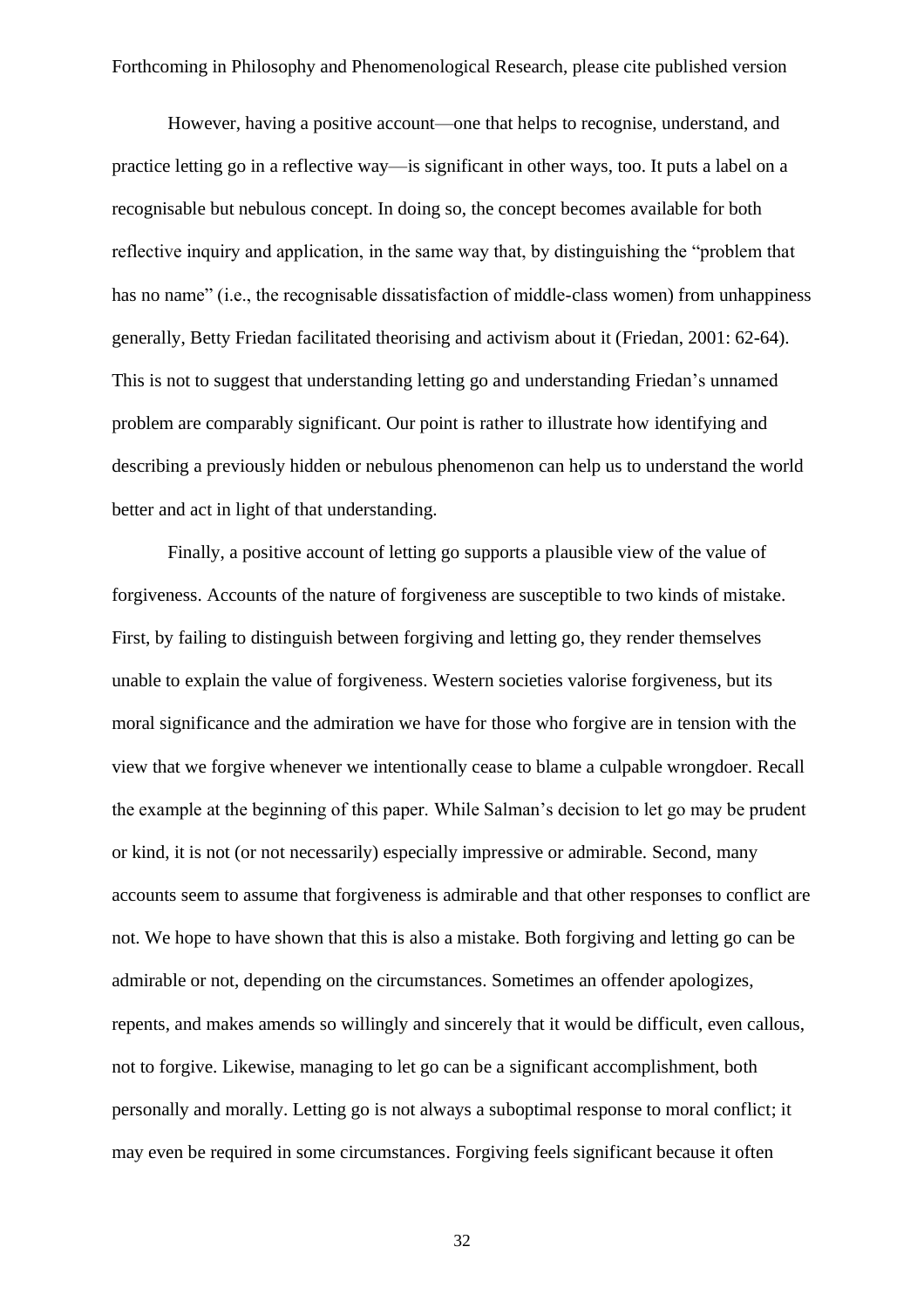requires working through the implications of one's mistreatment with a remorseful and repentant offender. But it can still be banal. Letting go is more likely to be unilateral, but it is no less responsive to the attitudes and actions of the offender. It may lead to a different resolution to the conflict, but it can still be personally significant and morally valuable.<sup>28</sup>

# **References**

Allais, L. (2008). Wiping the Slate Clean: The Heart of Forgiveness. *Philosophy and Public Affairs* 36.1, 33–68. https://doi.org/10.1111/j.1088-4963.2008.00123.x

Bartky, S.L. (1990). *Femininity and Domination: Studies in the Phenomenology of Oppression.* New York: Routledge.

Bell, M. (2013). *Hard Feelings: The Moral Psychology of Contempt.* Oxford: Oxford University Press

Brink, D.O. (2021). *Fair Opportunity and Responsibility.* Oxford: Oxford University Press

Brink, D.O., & Nelkin, D. K. (2022). The Nature and Significance of Blame in M. Vargas & J. Doris (Eds.) *The Oxford Handbook of Moral Psychology.* 177-196. Oxford: Oxford University Press.

Brunning, L. & Milam, P-E. (2018). Oppression, Forgiveness, and Ceasing to Blame. *Journal of Ethics and Social Philosophy* 14.2, 143-178. https://doi.org/10.26556/jesp.v14i2.391

<sup>&</sup>lt;sup>28</sup> Thanks to audiences at University of Oslo, University of Gothenburg, Lewis and Clark College, and University of Zurich for helpful comments and criticisms. Thanks especially to Friedemann Bieber, John Eriksson, Sofia Jeppsson, Ben Matheson, Jennifer Page, Theron Pummer, Stefan Riedener, Philipp Schwind, and referrees at *Journal of Moral Philosophy* and *Philosophy and Phenomenological Research* for helpful feedback on previous drafts of the paper.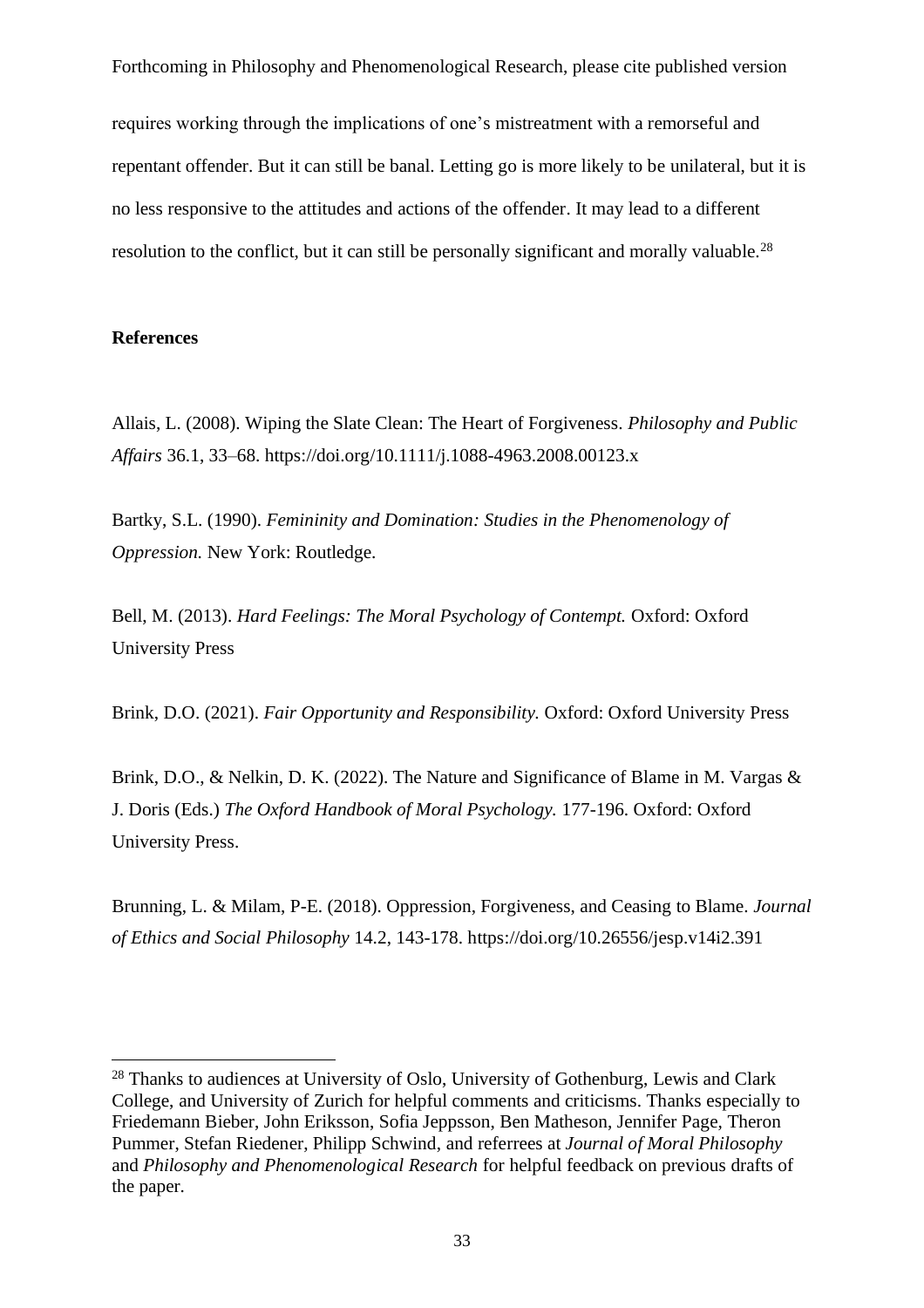Calhoun, C. (1992). Changing One's Heart. *Ethics* 103.1, 76-96. https://doi.org/10.1086/293471

Campbell, S. (1994). Being Dismissed: The Politics of Emotional Expression. *Hypatia* 9.3, 46-65. https://doi.org/10.1111/j.1527-2001.1994.tb00449.x

Carbonell, V. (|2019). Social Constraints on Moral Address. *Philosophy and Phenomenological Research* 98.1, 167-189. https://doi.org/10.1111/phpr.12450

Carlsson, A.B. (2017). Blameworthiness as Deserved Guilt. *Journal of Ethics* 21, 89-115. https://doi.org/10.1007/s10892-016-9241-x

Coates, D.J. & Tognazzini, N.A. (2012). The Nature and Ethics of Blame. *Philosophy Compass* 7.3, 197-207. https://doi.org/10.1111/j.1747-9991.2012.00477.x

D'Arms, J. & Jacobson, D. (2000). The Moralistic Fallacy: On the 'Appropriateness' of Emotions. *Philosophy and Phenomenological Research* 61.1, 65-90. https://doi.org/10.2307/2653403

Dotson, K. (2011). Tracking Epistemic Violence, Tracking Practices of Silencing. *Hypatia* 26.2, 236-257. https://doi.org/10.1111/j.1527-2001.2011.01177.x

Eberhardt, J. (2019). *Biased: Uncovering the Hidden Prejudice That Shapes What We See, Think, and Do*. New York: Penguin.

Fast, N.J. & Tiedens, L.Z. (2010). Blame Contagion: The Automatic Transmission of Self-Serving Attributions. *Journal of Experimental Social Psychology* 46.1, 97-106.

Friedan, B. (2001). *The Feminine Mystique.* New York: Norton.

Fricker, M. (2016). What's the Point of Blame? A Paradigm Based Explanation. *Noûs* 50.1, 165–183. https://doi.org/10.1111/nous.12067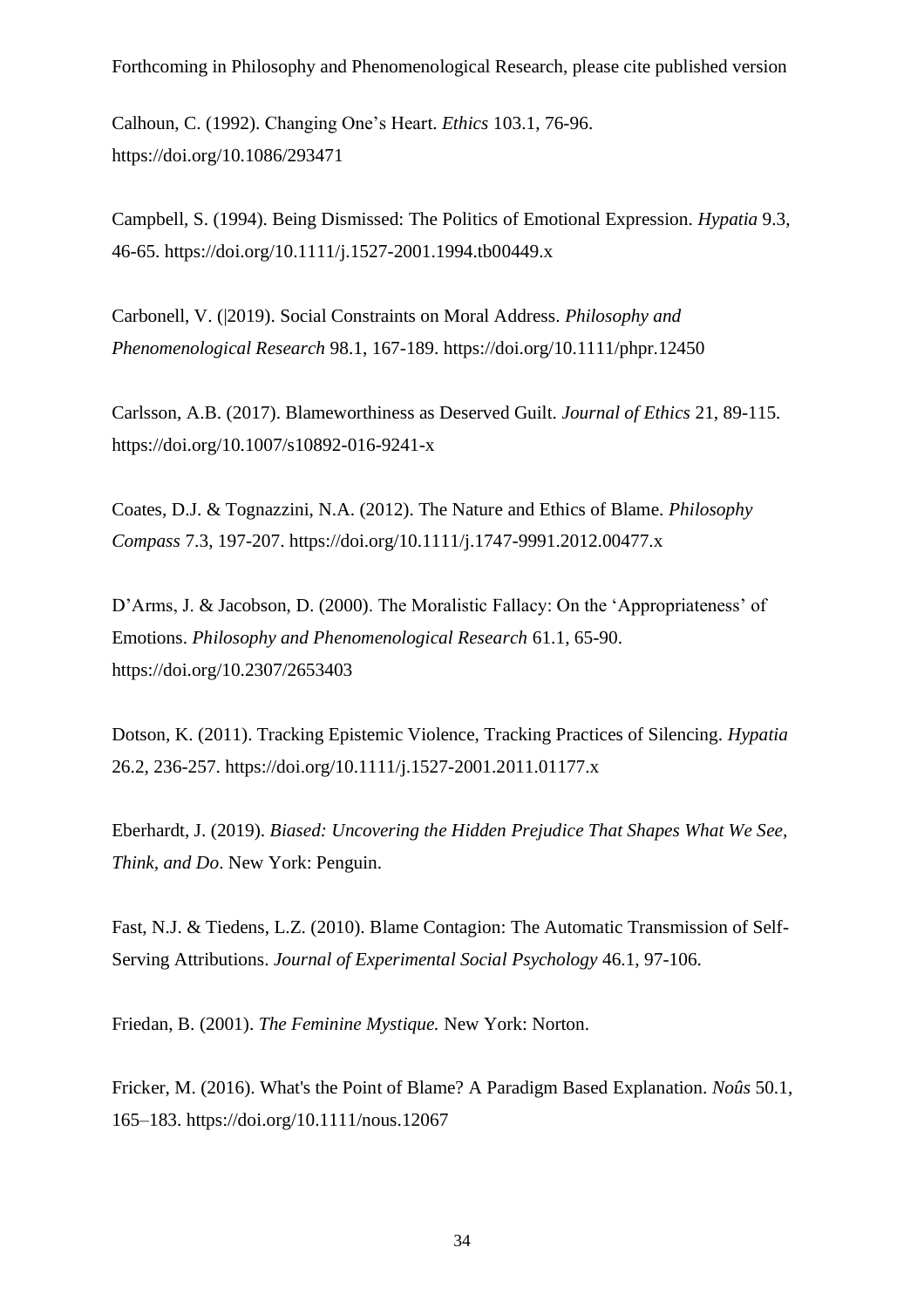Fricker, M. (2019). Forgiveness—An Ordered Pluralism. *Australasian Philosophical Review* 3.3, 1-20. https://doi.org/10.1080/24740500.2020.1859230

Garrard, E. & McNaughton, D. (2010). *Forgiveness.* Durham: Acumen.

Goffman, E. (1959). *The Presentation of Self in Everyday Life*. New York: Anchor Books.

Griswold, C. (2007a). *Forgiveness: A Philosophical Exploration*. Cambridge: Cambridge University Press.

Griswold, C. (2007b). Plato and Forgiveness. *Ancient Philosophy* 27.2, 269-87. https://doi.org/10.5840/ancientphil20072723

Gross, J.J. (2002). Emotion regulation: Affective, Cognitive, and Social Consequences. *Psychophysiology* 39.3, 281-291. https://doi.org/10.1017/S0048577201393198

Hieronymi, P. (2001). Articulating an Uncompromising Forgiveness. *Philosophy and Phenomenological Research* 62.3, 529-555. https://doi.org/10.1111/j.1933- 1592.2001.tb00073.x

Hieronymi, P. (2004). The Force and Fairness of Blame. *Philosophical Perspectives* 18, 115- 148. https://www.jstor.org/stable/3840930

Hirji, S. (2021). Oppressive Double Binds. *Ethics* 131.4, 643-669. https://doi.org/10.1086/713943

Hughes, P.M. (1995). Moral Anger, Forgiving, and Condoning. *Journal of Social Philosophy* 26.1, 103-118. https://doi.org/10.1111/j.1467-9833.1995.tb00059.x

Jaworski, A. (1992). *The Power of Silence: Social and Pragmatic Perspectives*. London: Sage.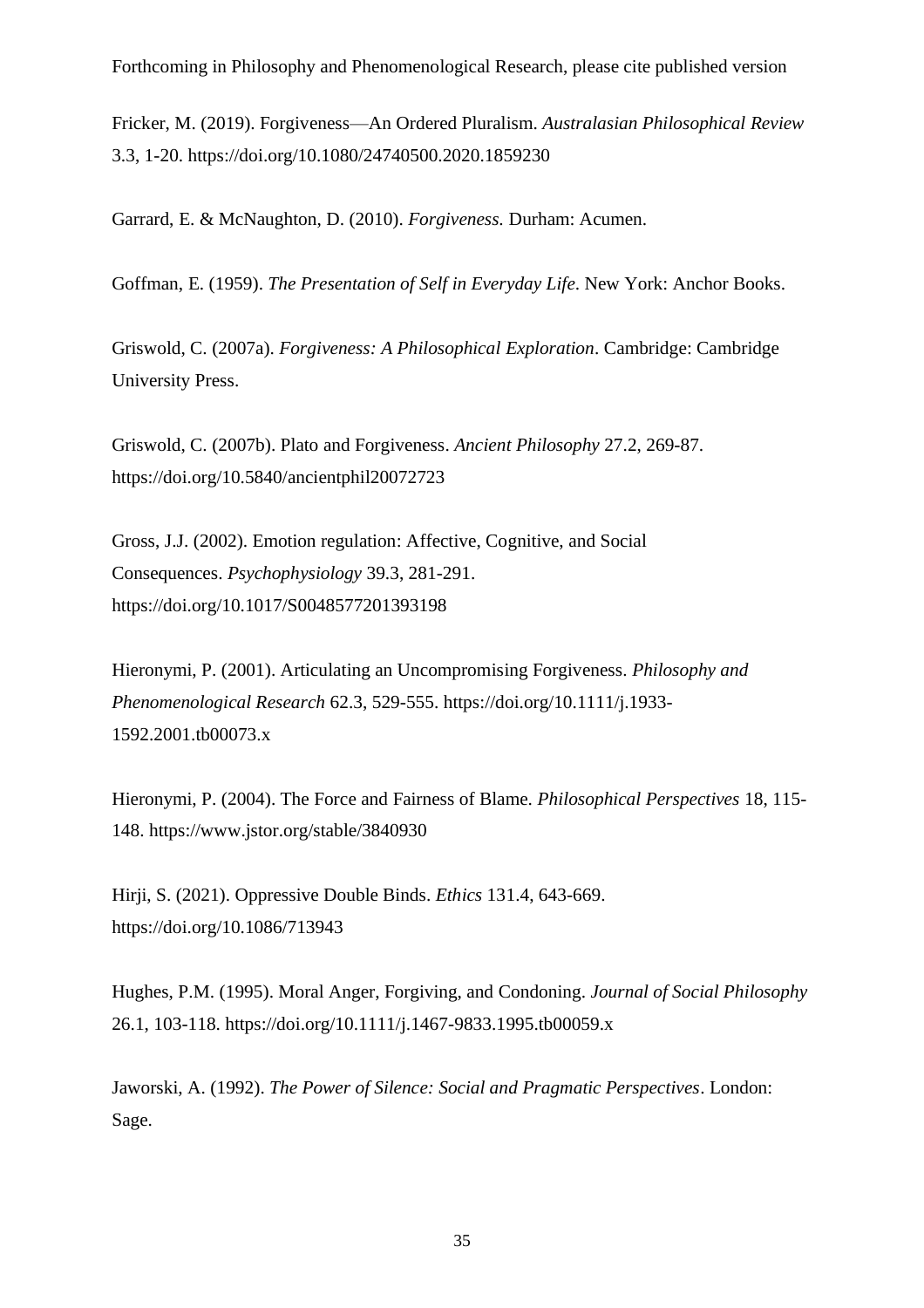Keane, W. (2015). *Ethical Life: Its Natural and Social Histories.* Princeton: Princeton University Press.

Kolnai, A. (1973). Forgiveness. *Proceedings of the Aristotelian Society* 74, 91-106. https://doi.org/10.1093/aristotelian/74.1.91

Konstan, D. (2010). *Before Forgiveness: The Origins of a Moral Idea*. Cambridge: Cambridge University Press.

Levy, N. (2011). *Hard Luck: How Luck Undermines Free Will and Moral Responsibility.* Oxford: Oxford University Press.

Lewis, C.D. (2018). *Repentance and the Right to Forgiveness.* Lanham, MD: Rowman and Littlefield.

McGary, H. (1989). Forgiveness. *American Philosophical Quarterly* 26.4, 343-351. https://www.jstor.org/stable/20014302

McGeer, V. (2013). Civilizing Blame. in D.J. Coates and N.A. Tognazzini. (Eds.) *Blame: Its Nature and Norms.* Oxford: Oxford University Press, 162–188.

McKenna, M. (2012). *Conversation and Responsibility.* Oxford: Oxford University Press.

Milam, P-E. (2019a). Reasons to Forgive. *Analysis* 79.2, 242-251. https://doi.org/10.1093/analys/any017

Milam, P-E. (2019b). Permission, Blame, and Forgiveness. *Australasian Philosophical Review* 3.3, 324-329. https://doi.org/10.1080/24740500.2020.1859237

Moore, M.S. (1997). *Placing Blame: A Theory of the Criminal Law.* Oxford: Oxford University Press.

Murphy, J. (1982). Forgiveness and Resentment. *Midwest Studies in Philosophy* 7.1, 503- 516. https://doi.org/10.1111/j.1475-4975.1982.tb00106.x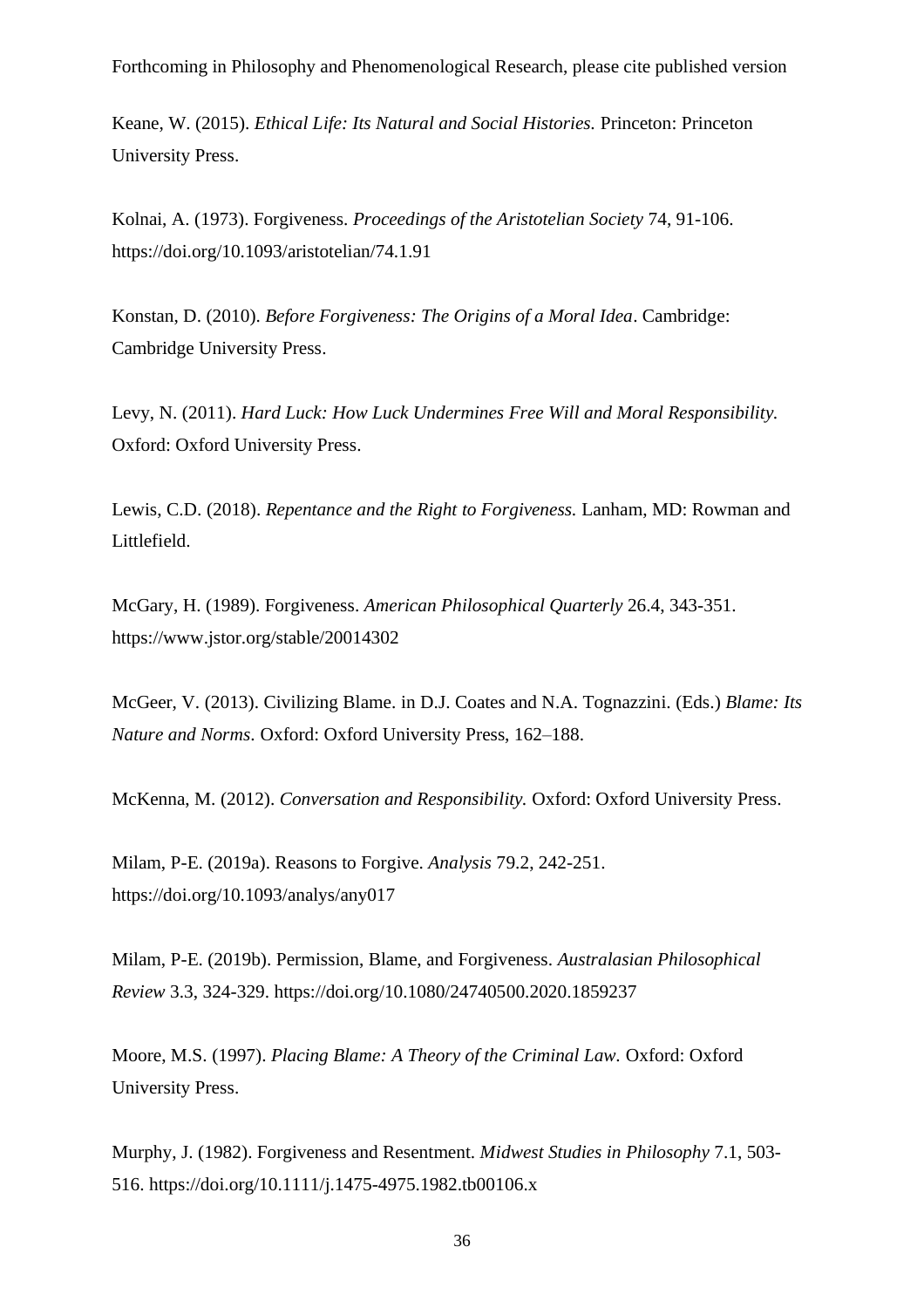Nelkin, D.K. (2005). Freedom, Responsibility, and the Challenge of Situationism. *Midwest Studies in Philosophy* 29, 181-206. https://doi.org/10.1111/j.1475-4975.2005.00112.x

Nussbaum, M.C. (2016). *Anger and Forgiveness: Resentment, Generosity, Justice.* Oxford: Oxford University Press.

Pereboom, D. (2001). *Living without Free Will.* Cambridge: Cambridge University Press.

Pettigrove, G. (2012). *Forgiveness and Love*. Oxford: Oxford University Press.

Rankine, C. (2014). *Citizen: An American Lyric*. Minneapolis: Graywolf Press.

Rini, R. (2021). *The Ethics of Microaggression*. New York: Routledge.

Scanlon, T.M. (2008). *Moral Dimensions: Permissibility, Meaning, Blame*. Cambridge, MA: Harvard University Press.

Schofield, P. (2021). *Duty to Self*. Oxford: Oxford University Press.

Sher, G. (2006). *In Praise of Blame*. Oxford: Oxford University Press.

Shoemaker, D. (2015). McKenna's Quality of Will. *Criminal Law and Philosophy* 9, 695- 708. https://doi.org/10.1007/s11572-014-9322-5

Shoemaker, D. & Vargas, M. (2021). Moral Torch Fishing: A Signalling Theory of Blame. *Noûs* 55.3, 581-602. https://doi.org/10.1111/nous.12316

Smart, J.J.C. (1961). Freewill, Praise and Blame. *Mind* 279, 291-306. https://www.jstor.org/stable/2251619

Smilansky, S. (1996). The Ethical Dangers of Ethical Sensitivity. *Journal of Applied Philosophy* 13.1, 13-20. https://doi.org/10.1111/j.1468-5930.1996.tb00145.x